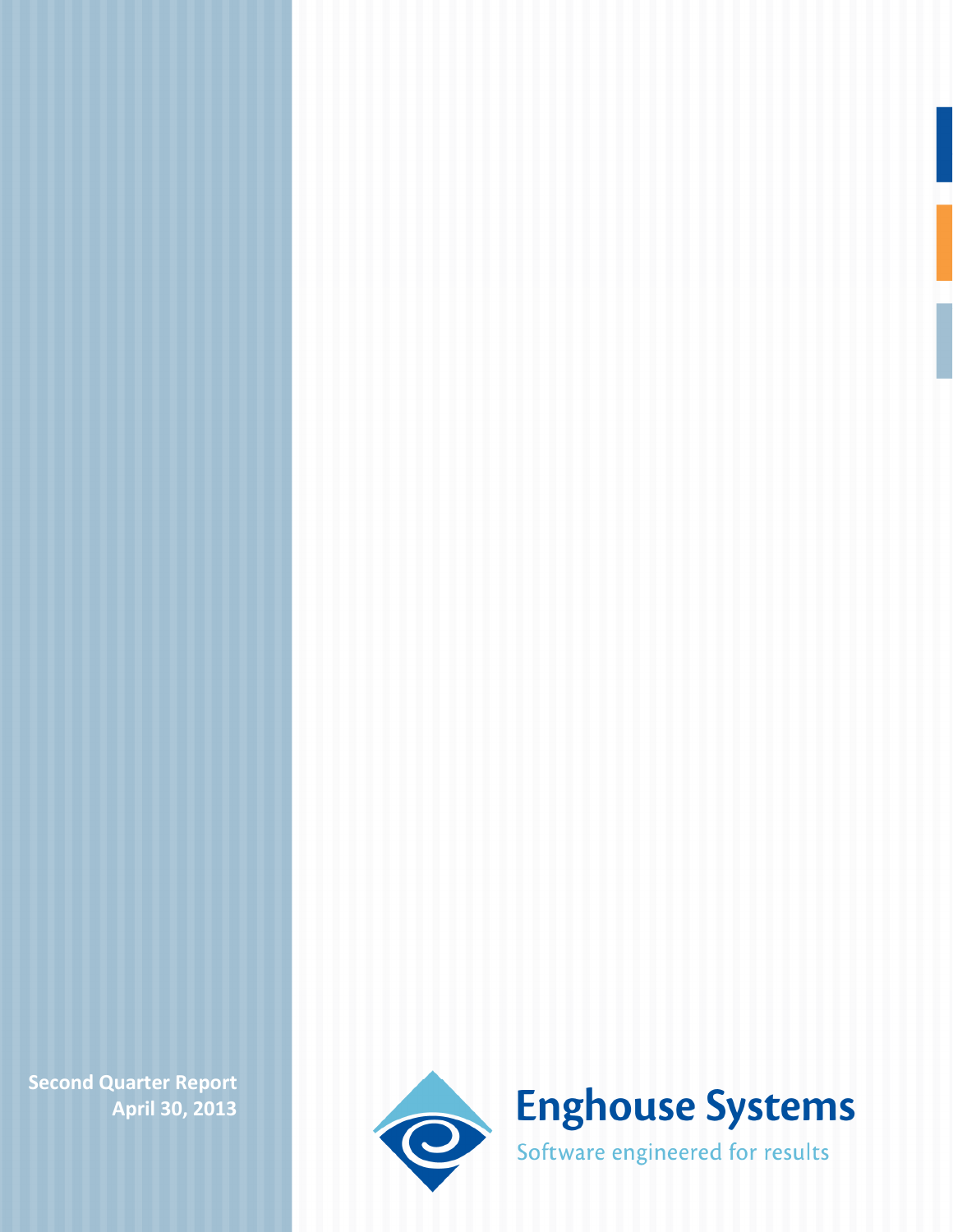June 5, 2013

To our Shareholders,

Second quarter revenue was \$44.5 million, an increase of 41% over revenue of \$31.5 million in the second quarter last year, with incremental revenue coming from acquisitions. Revenue includes hosted and maintenance services contributions of \$23.4 million in the quarter, an increase of 46% over last year's revenue of \$16.0 million. Adjusted EBITDA for the quarter was \$10.7 million or \$0.40 per diluted share compared to \$7.8 million or \$0.30 per diluted share in last year's second quarter. Results from operating activities for the quarter were \$9.7 million compared to \$7.6 million in the prior year's second quarter and include special charges booked on acquisitions of \$0.6 million in the quarter. Excluding special charges related to restructuring of acquisitions, results from operating activities would be \$10.3 million, an increase of 36% over the prior year. Net income for the second quarter was \$4.9 million or \$0.19 per diluted share compared to the prior year's second quarter net income of \$4.2 million or \$0.16 per share. On a year to date basis, revenue was \$86.5 million compared to \$62.0 million, an increase of 39%. Adjusted EBITDA for the year to date was \$20.3 million or \$0.77 per diluted share compared to \$15.7 million or \$0.60 per share.

Operating expenses increased to \$22.3 million from \$15.7 million in the prior year's second quarter and include incremental operating costs related to acquisitions as well as special charges related to restructuring of acquired operations. Non-cash amortization charges in the quarter were \$3.9 million compared to \$2.4 million in the prior year's second quarter and include amortization charges for acquired software and customer relationships including operations acquired in the current year.

On March 1, 2013 the Company completed the acquisition of Locus Holdings AS ("Locus") of Norway for a cash purchase price of approximately \$12.7 million, subject to certain price adjustments. Locus is a leading supplier of fleet management solutions for the Public Safety and Transport & Logistics (including Security) sectors in the Scandinavian market and has a dominant position in the Norwegian Public Safety sector. Its products are installed in police cars, ambulances, rescue helicopters and fire brigades. Locus's transportation, logistics and M2M products are also well established in these markets.

Enghouse closed the quarter with \$80.9 million in cash, cash equivalents and short-term investments, compared to \$80.1 million at January 31, 2013 and \$83.7 million at October 31, 2012. This reflects cash paid in the quarter of approximately \$10.2 million on the acquisition of Locus. It also reflects a cash dividend of \$1.7 million paid in March 2013. The Company continues to have no long-term debt.

The Board of Directors has approved an eligible quarterly dividend to \$0.08 per common share, payable on August 31, 2013 to shareholders of record at the close of business on August 17, 2013.

Enghouse continues to seek further acquisitions to grow its market share.

*l* laden

Stephen J. Sadler Chairman of the Board and Chief Executive Officer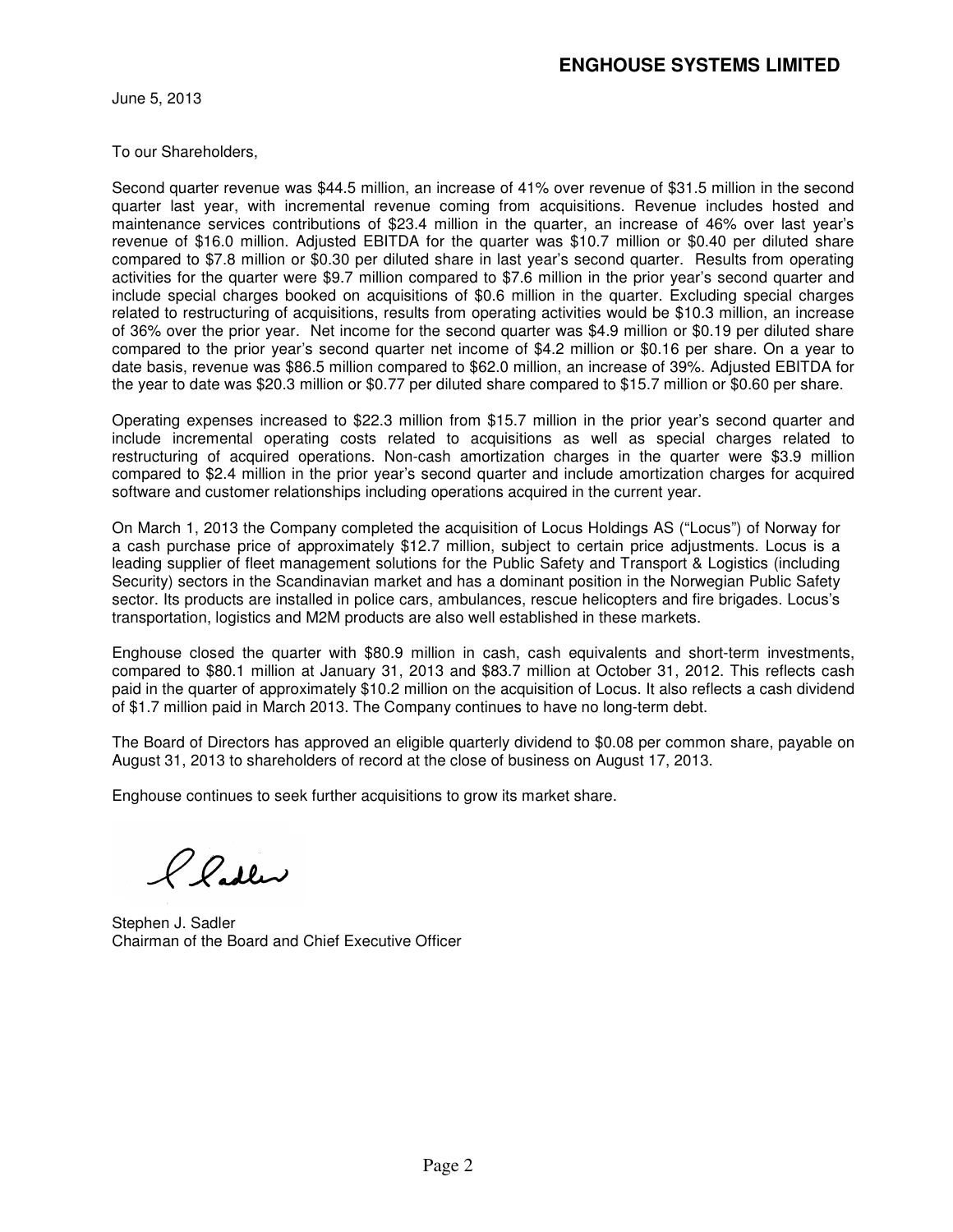# **ENGHOUSE SYSTEMS LIMITED**

#### **MANAGEMENT'S DISCUSSION AND ANALYSIS**

The following Management Discussion and Analysis ("MD&A") has been prepared as of June 5, 2013 and all information contained herein is current as of that date. For a complete understanding of our business environment, risks, trends and uncertainties and the effect of critical accounting policies and estimates on our results, this MD&A should be read in conjunction with the Company's unaudited condensed consolidated interim financial statements and the notes thereto for the periods ended April 30, 2013 and 2012, as well as the Company's audited Consolidated Financial Statements and Management's Discussion and Analysis for the fiscal year ended October 31, 2012, contained in the Company's 2012 Annual Report to Shareholders. This MD&A covers the consolidated results of operations, financial condition and cash flows of Enghouse Systems Limited (the "Company" or "Enghouse") and its subsidiaries, all wholly owned, for the second quarter ended April 30, 2013. Unless otherwise noted, the results reported herein have been prepared in accordance with International Financial Reporting Standards ("IFRS") and are presented in Canadian dollars, stated in thousands, except per share amounts.

This document is intended to assist the reader in better understanding operations and key financial results as of the date of this report. The unaudited condensed consolidated interim financial statements and the MD&A have been reviewed by the Company's Audit Committee and approved by its Board of Directors.

#### **Non-IFRS Measures**

The Company uses non-IFRS measures to assess its operating performance. Securities regulations require that companies caution readers that earnings and other measures adjusted to a basis other than IFRS do not have standardized meanings and are unlikely to be comparable to similar measures used by other companies. Accordingly, they should not be considered in isolation. The Company uses results from operating activities and Adjusted EBITDA as measures of operating performance. Therefore, results from operating activities and Adjusted EBITDA may not be comparable to similar measures presented by other issuers. Results from operating activities are calculated as net income before amortization of acquired software and customer relationships, finance income, finance expenses, other income, and the provision for income taxes. Results from Adjusted EBITDA are calculated as net income before depreciation of property, plant and equipment, amortization of acquired software and customer relationships, finance income, finance expenses, other income, the provision of income tax and special charges for acquisition related restructuring and transaction costs. Management uses results from operating activities and Adjusted EBITDA to evaluate operating performance as they exclude amortization of software and intangibles (which is an accounting allocation of the cost of software and intangible assets arising on acquisition), any impact of finance and tax related activities, asset depreciation, other income and restructuring costs primarily related to acquisitions.

#### **Forward-looking Statements**

Certain statements made or incorporated by reference in this MD&A are forward-looking and relate to, among other things, anticipated financial performance, business prospects, strategies, regulatory developments, new services, market forces, commitments and technological developments. By its nature, such forward-looking information is subject to various risks and uncertainties, including those discussed in this MD&A or in documents incorporated by reference in this MD&A, such as Enghouse's Annual Information Form, which could cause the Company's actual results and experience to differ materially from the anticipated results or other expectations expressed herein. Readers are cautioned not to place undue reliance on this forward-looking information, and the Company shall have no obligation to update publicly or revise any forward-looking information, whether as a result of new information, future events or otherwise, except in accordance with applicable securities laws.

For additional information with respect to certain of these risks or factors, reference should be made to section "Risks and Uncertainties" of the MD&A and notes to the consolidated financial statements for the year ended October 31, 2012, as well as to the Company's continuous disclosure materials filed from time to time with Canadian securities regulatory authorities, copies of which are filed electronically on SEDAR at www.sedar.com.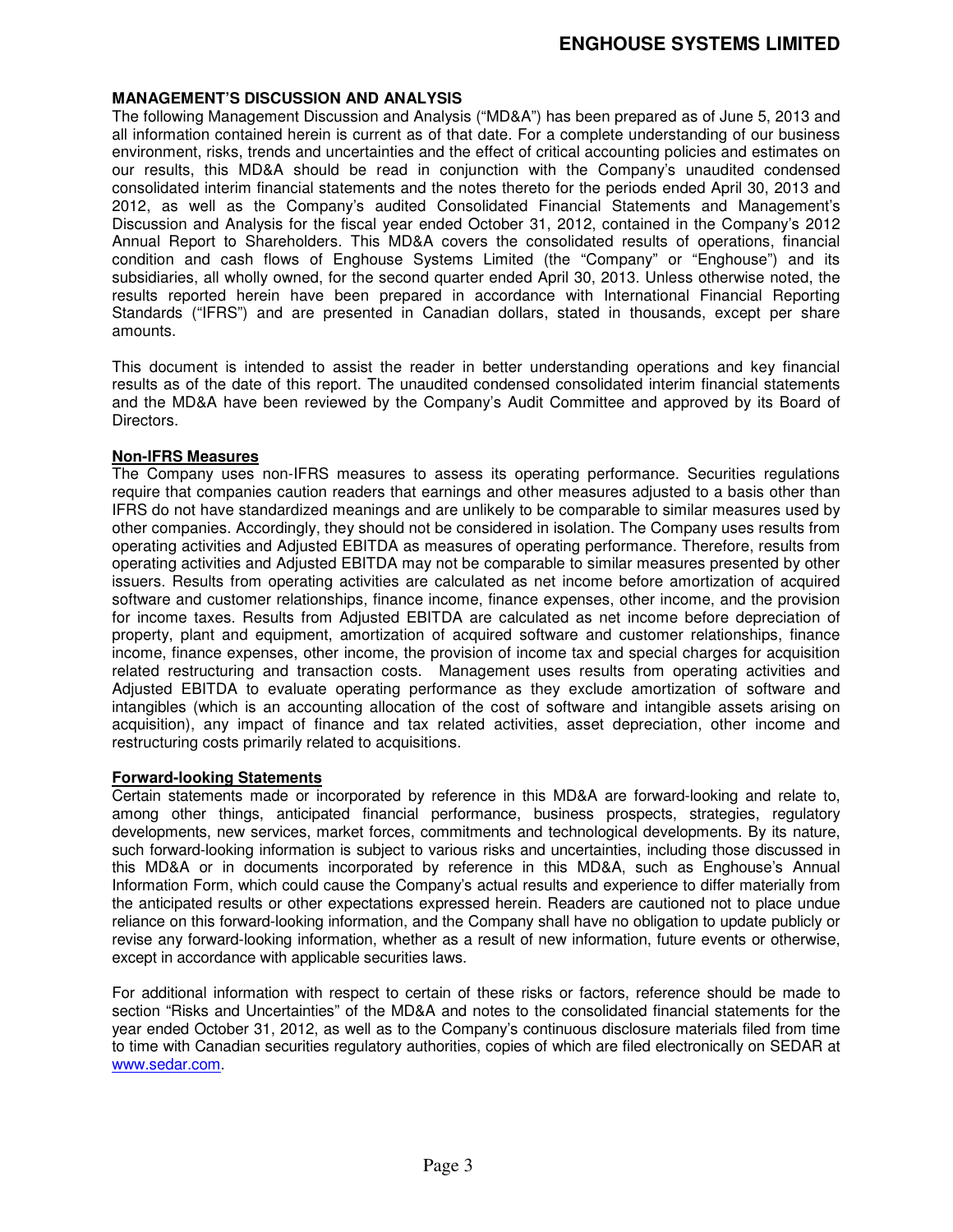## **ENGHOUSE SYSTEMS LIMITED**

#### **Corporate Overview**

Enghouse is a Canadian publicly traded company (TSX:ESL) that develops enterprise software solutions for a variety of vertical markets. The Company is organized around two business segments: the Interactive Management Group and the Asset Management Group. The Interactive Management Group specializes in communications software and services that are designed to enhance customer service, increase efficiency and manage customer communications across the enterprise. Core technologies include contact center, attendant console, interactive voice response, call recording and workforce optimization solutions that support any telephony environment, on-premise or in the cloud. Its customers include insurance companies, banks, utilities as well as high technology, health care and hospitality companies. The Asset Management Group provides a portfolio of products to telecom service providers as well as software solutions for the transportation industry, utilities and the oil and gas industry. These include telecom billing, data conversion, and geo-spatial software solutions for complex network infrastructures and fleet/logistics management solutions for the public and private sectors.

The Company's strategy is to continue to build a consistently profitable enterprise software company with a diversified product suite and global market presence. The Company emphasizes the importance of recurring revenue streams to increase shareholder value and the predictability of its operating results. This objective is addressed through a combination of organic growth and acquisitions. While the Company continues to develop and enhance its existing product portfolio, it is also important to augment and expedite this strategy with new and complementary technology, products and services obtained through acquisition. This multi-faceted approach will enable the Company to provide a broader spectrum of products and services to its customer base more quickly than through organic means alone.

#### **Quarterly Results of Operations**

The following table sets forth certain unaudited information for each of the eight most recent quarters (the last of which ended April 30, 2013). Historically, the Company's operating results have fluctuated on a quarterly basis, which the Company expects will continue in the future. Fluctuations in results continue to relate to the timing of software license and hardware sales, which may result in large sales orders in any one quarter, movements in foreign currency exchange rates and to the timing of acquisitions, staffing and infrastructure changes. See "Risks and Uncertainties" for more details.

| For the three months<br>ending | <b>Total</b><br>revenue | <b>Net</b><br>income | <b>Earnings</b><br>per share<br>– basic | <b>Earnings</b><br>per share<br>- diluted | <b>Cash and</b><br>short-term<br><b>investments</b> | <b>Total</b><br>assets |
|--------------------------------|-------------------------|----------------------|-----------------------------------------|-------------------------------------------|-----------------------------------------------------|------------------------|
| April 30, 2013                 | \$44,511                | \$4,903              | \$0.19                                  | \$0.19                                    | \$80.940                                            | \$261,590              |
| January 31, 2013               | 41.957                  | 3.435                | 0.13                                    | 0.13                                      | 80.051                                              | 251.829                |
| October 31, 2012               | 38,952                  | $8,345^{\circ}$      | 0.32                                    | 0.32                                      | 83,652                                              | 239,710                |
| July 31, 2012                  | 35.427                  | 4,288                | 0.17                                    | 0.16                                      | 79.700                                              | 238.574                |
| April 30, 2012                 | 31.456                  | 4.180                | 0.16                                    | 0.16                                      | 100.403                                             | 222.961                |
| January 31, 2012               | 30,533                  | 4.060                | 0.16                                    | 0.16                                      | 100.491                                             | 215.797                |
| October 31, 2011               | 31,836                  | 13.345*              | 0.53                                    | 0.52                                      | 99.591                                              | 211.118                |
| July 31, 2011                  | 31,820                  | 4,577                | 0.18                                    | 0.18                                      | 87,955                                              | 194.422                |

^Includes credit adjustment to tax provision of \$2.5 million on set-up of deferred tax losses related to non-capital losses **\***Includes credit adjustment to tax provision of \$7.9 million on transition to IFRS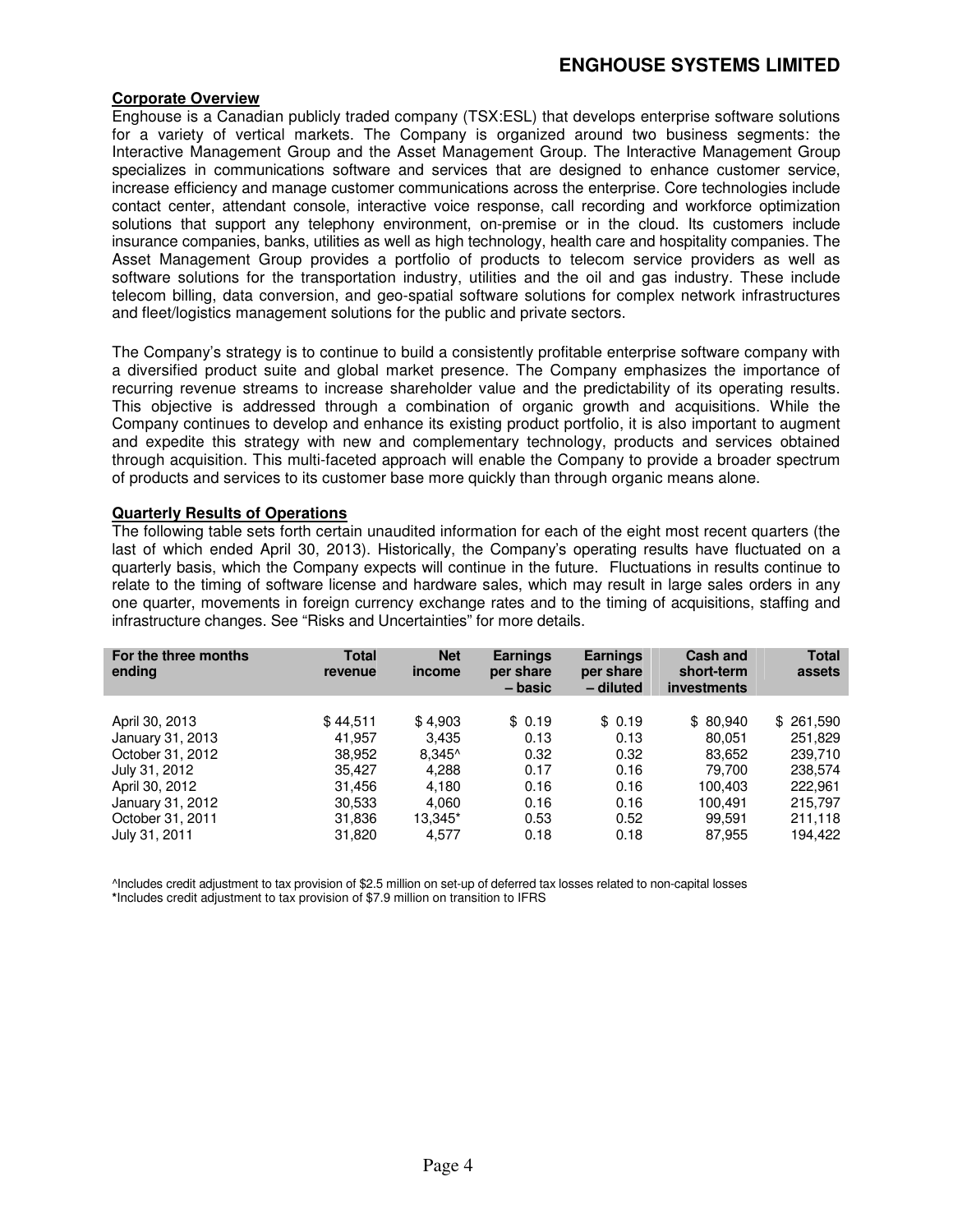# **Results of Operations:**

(in thousands of Canadian dollars except per share amounts)

|                                                                             | Q2/2013    | Q2/2012     | Year over year change |        |
|-----------------------------------------------------------------------------|------------|-------------|-----------------------|--------|
|                                                                             |            |             | \$                    | ℅      |
| Interactive Management Group                                                | \$36,268   | \$27,733    | 8,535                 | 30.8   |
| Asset Management Group                                                      | 8,243      | 3,723       | 4,520                 | 121.4  |
| <b>Total revenue</b>                                                        | 44,511     | 31,456      | 13,055                | 41.5   |
| Direct costs                                                                | 12,545     | 8,230       | 4,315                 | 52.4   |
| Revenue, net of direct costs                                                | 31,966     | 23,226      | 8,740                 | 37.6   |
|                                                                             |            |             |                       |        |
| Operating expenses                                                          | 21,699     | 15,664      | 6,035                 | 38.5   |
| Special charges                                                             | 599        |             | 599                   | 100.0  |
| Results from operating activities                                           | 9,668      | 7,562       | 2,106                 | 27.8   |
| Amortization of acquired software and                                       |            |             |                       |        |
| customer relationships                                                      | (3,876)    | (2, 383)    | (1, 493)              | (62.7) |
| Finance income                                                              | 94         | 261         | (167)                 | (64.0) |
| Finance expense                                                             | (96)       | (70)        | (26)                  | (37.1) |
| Other income                                                                | 448        | 157         | 291                   | 185.4  |
| Income before taxes                                                         | 6,238      | 5,527       | 711                   | 12.9   |
| Provision for income taxes                                                  | 1,335      | 1,347       | (12)                  | (0.9)  |
| <b>Net Income</b>                                                           | \$4,903    | \$4,180     | 723                   | 17.3   |
| Earnings per share - basic and diluted                                      | \$<br>0.19 | \$<br>0.16  | \$0.03                | 18.8   |
| Cash flow from operating activities                                         | \$8,860    | 7,160<br>\$ | 1,700                 | 23.7   |
| Cash flow from operating activities excluding<br>changes in working capital | \$10,458   | \$<br>8,230 | 2,228                 | 27.1   |

#### **Adjusted EBITDA:**

The table below reconciles Adjusted EBITDA to net income:

|                                                              | <b>Three Months ended</b> |                | <b>Six Months ended</b> |                          |
|--------------------------------------------------------------|---------------------------|----------------|-------------------------|--------------------------|
|                                                              | April 30, 2013            | April 30, 2012 | April 30, 2013          | April 30, 2012           |
| <b>Total Revenue</b>                                         | \$44,511                  | \$31,456       | \$86,486                | \$61,989                 |
| Net income for the period                                    | 4,903                     | 4,180          | 8,338                   | 8,240                    |
| Provision for income taxes                                   | 1,335                     | 1,347          | 2,248                   | 2,629                    |
| Depreciation of property, plant and equipment                | 410                       | 287            | 878                     | 565                      |
| Amortization of acquired software and customer relationships | 3,876                     | 2,383          | 7,460                   | 4,821                    |
| Finance income                                               | (94)                      | (261)          | (427)                   | (504)                    |
| Finance expenses                                             | 96                        | 70             | 177                     | 111                      |
| Other income                                                 | (448)                     | (157)          | (809)                   | (155)                    |
| Special charges                                              | 599                       |                | 2,414                   | $\overline{\phantom{a}}$ |
| <b>Adjusted EBITDA</b>                                       | \$10,677                  | \$7,849        | \$20,279                | \$15,707                 |
| <b>Adjusted EBITDA margin</b>                                | 24%                       | 25%            | 23%                     | 25%                      |
| <b>Adjusted EBITDA per diluted share</b>                     | \$0.40                    | \$0.30         | \$0.77                  | \$0.60                   |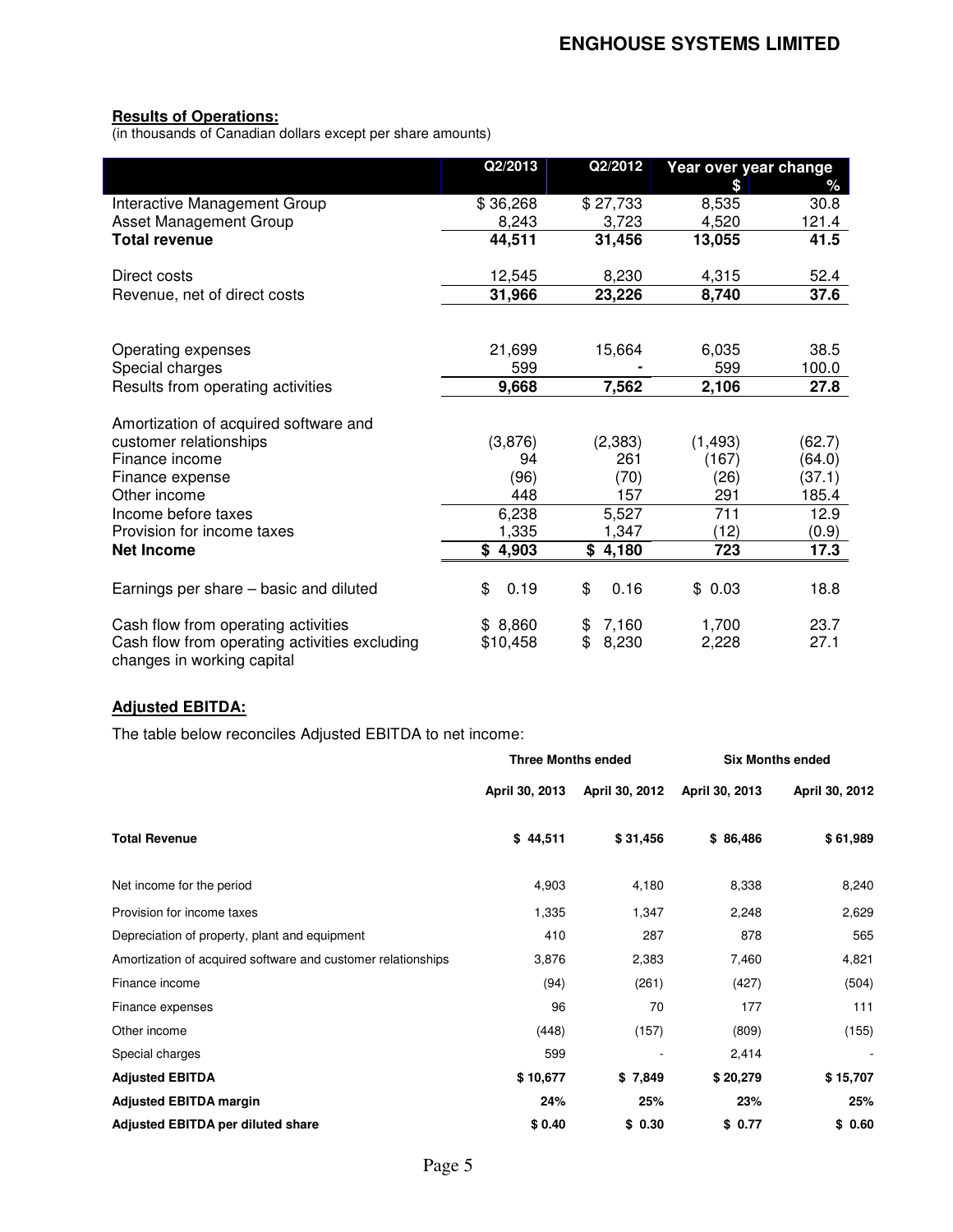## **ENGHOUSE SYSTEMS LIMITED**

#### **Revenue**

Total revenue for the quarter was \$44.5 million compared to \$31.5 million in the prior year's second quarter, a 41.5% increase over the prior year. Hosted services and maintenance revenue continues to be the most significant component of revenue at \$23.4 million in the quarter, an increase of 45.8% over last year. This includes maintenance revenue of \$20.3 million in the quarter compared to \$14.5 million in the prior year's second quarter and reflects incremental maintenance revenue from license sales in the past fiscal year as well as contributions from acquired operations. Recurring revenue is important to the Company as it increases the predictability of future cash flows and accounted for 52.6% of revenue in the quarter compared to 51.0% in Q2/12. Total license revenue was \$13.6 million compared to \$10.6 million in the prior year's second quarter, representing a 28.1% increase and also includes licenses sold on a subscription basis. Revenue for the fiscal year to date was \$86.5 million compared to \$62.0 million and includes license revenue of \$28.7 million compared to \$21.1 million in fiscal 2012. For the fiscal year to date, hosted and services revenue grew by 37.3% to \$44.0 million, consistent with the Company's focus on recurring revenue.

The Interactive Management Group contributed \$36.3 million in revenue in the quarter, compared to \$27.7 million reported in the second quarter of fiscal 2012. The increase is attributable to incremental revenue contributions from acquisitions which were not included in the comparative quarter, including Visionutveckling AB ("Vision"), which contributed \$3.3 million and Zeacom, which added \$6.1 million in the quarter. For the year to date, the Group reported revenue of \$73.0 million compared to \$55.2 million, an increase of 32%. The Asset Management Group generated revenue of \$8.2 million in the quarter, compared to \$3.7 million reported in the second quarter of fiscal 2012, and reflects a full quarter of hosted services contributions from CustomCall Data Systems, Inc. as well as incremental contributions from Albatross Scandinavia AB ("Albatross"), which was acquired on December 1, 2012. Revenue also includes the operations of Locus Holdings AS ("Locus") acquired on March 1, 2013. Locus contributed \$3.6 million in revenue to the Asset Management Group since acquisition and has a strong subscription and maintenance revenue base. Revenue for the year to date for this group was \$13.5 million, an increase of 98.5% over last year related primarily to acquisitions.

As in recent quarters, revenue was not significantly impacted by foreign exchange as the U.S. dollar compared to the Canadian dollar averaged \$1.01 in the current year and \$1.00 in the prior year's second quarter. The Pound Sterling averaged \$1.56 in the current year compared to \$1.58 in the prior year's second quarter, while the Swedish Kronor averaged \$0.16 in the current year's second quarter and \$0.15 in the prior year's second quarter.

#### **Direct Costs**

Direct costs for the quarter were \$12.5 million or 28.2% of revenue compared to \$8.2 million or 26.2% of revenue in the prior year's second quarter. The increase in costs is related to increased third party hardware costs on incremental hardware sales in the Locus operations as well as incremental third party services costs. Direct costs for the fiscal year to date were \$24.2 million or 27.9% of revenue compared to \$16.2 million or 26.2% of revenue consistent with the Company's growth of its services revenue base and capacity.

#### **Operating Expenses**

Operating expenses for the quarter were \$22.3 million, compared to \$15.7 million reported in the second quarter of last year and include special charges related to restructuring initiatives undertaken on acquired operations totalling \$0.6 million in the second quarter as well as incremental operating costs related to newly acquired operations. Operating costs, excluding special charges, as a percentage of total revenue decreased from 49.8% to 48.7% in the quarter as a result of operational restructuring initiatives taken to reduce headcount in the fiscal year. On a year to date basis, operating costs, net of special charges, were \$42.9 million or 49.6% of revenue compared to \$30.6 million or 49.4% of revenue in the prior fiscal year. The Company continues to invest in R&D for future growth. R&D as a percentage of revenue in the quarter was 17.5% in the quarter and year to date compared to 16.8% and 16.5% respectively in the prior year.

Non-cash charges for amortization of acquired software and customer relationships related to acquisitions were \$3.9 million, an increase from the prior year's second quarter expense of \$2.4 million as a result of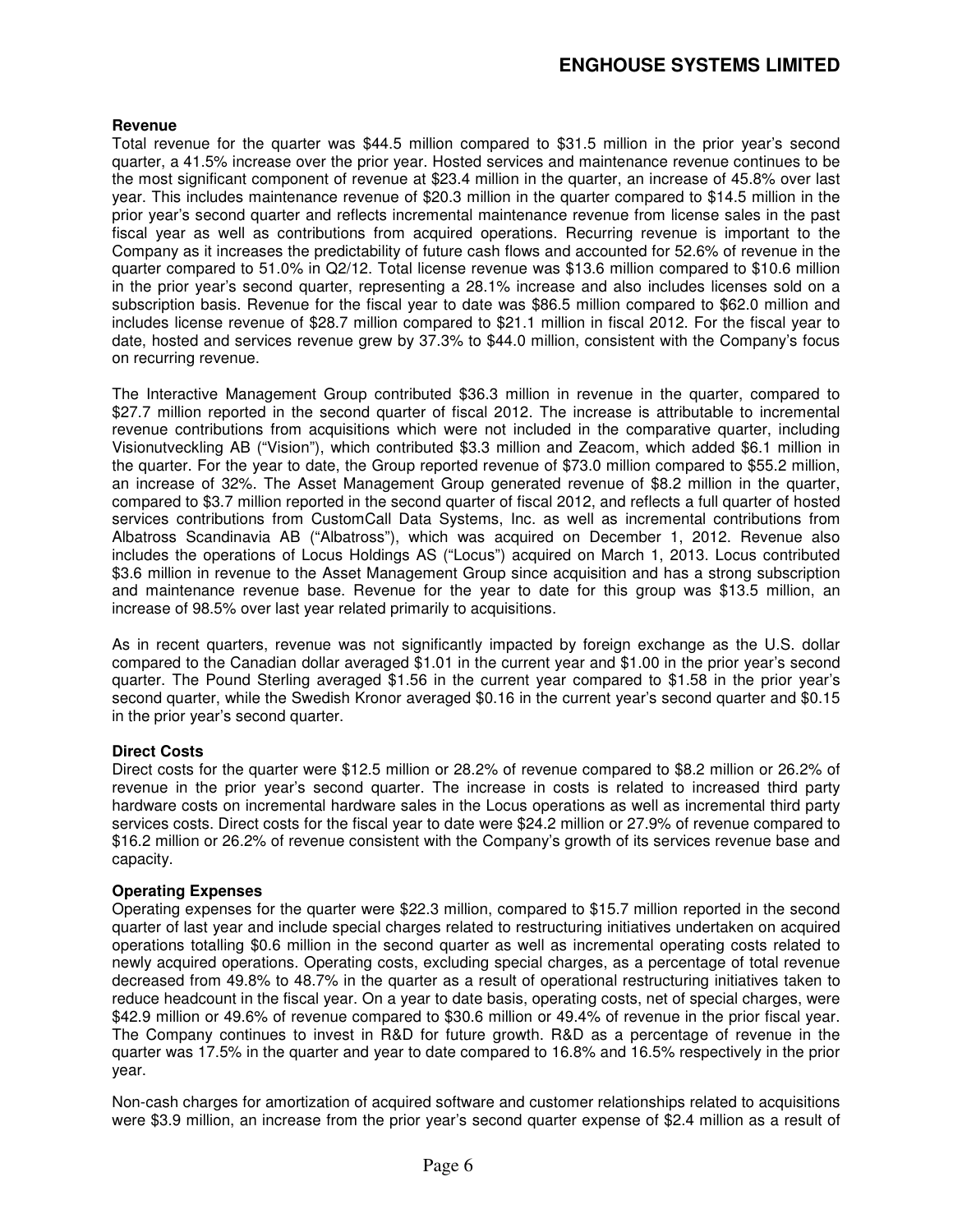incremental amortization charges related to the acquisitions of Zeacom, Vision, Albatross and Locus. On a year to date basis, amortization was \$7.5 million, an increase of 54.7% over last year.

#### **Foreign Exchange**

The Company continues to transact a significant portion of its business activities in foreign currencies including U.S. Dollars, Pounds Sterling and increasingly, in Swedish Kronor. The Company has both revenue and operating expenses denominated in these currencies, which act as a natural hedge. However, the fluctuation in these currencies against the Canadian dollar impacts the amount of recorded revenue and expenses for the Company. The Company records foreign exchange gains and losses in selling, general and administrative expenses in the unaudited condensed consolidated interim statements of operations and comprehensive income.

The Company recorded foreign exchange losses of \$0.1 million in the quarter compared to a gain of \$0.1 million in Q2-2012 as the Canadian dollar weakened marginally against the U.S. dollar and Swedish Kronor, but strengthened slightly against the Pound Sterling. The table below outlines the movement in foreign exchange rates relative to the Canadian dollar.



#### **Finance and Other Income**

During the quarter, the Company recognized finance and other income of \$0.5 million compared to \$0.4 million in the second quarter of fiscal 2012 as a result of gains recognized on the sale of equity positions held, which mitigated lower yields on invested cash.

#### **Income Tax Expense**

During the quarter, the Company established a tax provision of \$1.3 million or a 21.4% effective tax rate as compared to a provision of \$1.3 million or 24.3% in the prior year's second quarter. The decrease in the effective tax rate relates to reductions in statutory tax rates in a number of jurisdictions and the change in the Company's profit mix by country. The Company paid \$0.6 million in tax installments in the quarter, compared to \$1.3 million in the second quarter of fiscal 2012.

#### **Net Income**

Net income was \$4.9 million or \$0.19 per share on a diluted basis in the quarter compared to \$4.2 million and \$0.16 per share respectively in the second quarter of fiscal 2012, as a result of stronger operating profits on increased revenue from acquisitions. On a year to date basis, net income was \$8.3 million or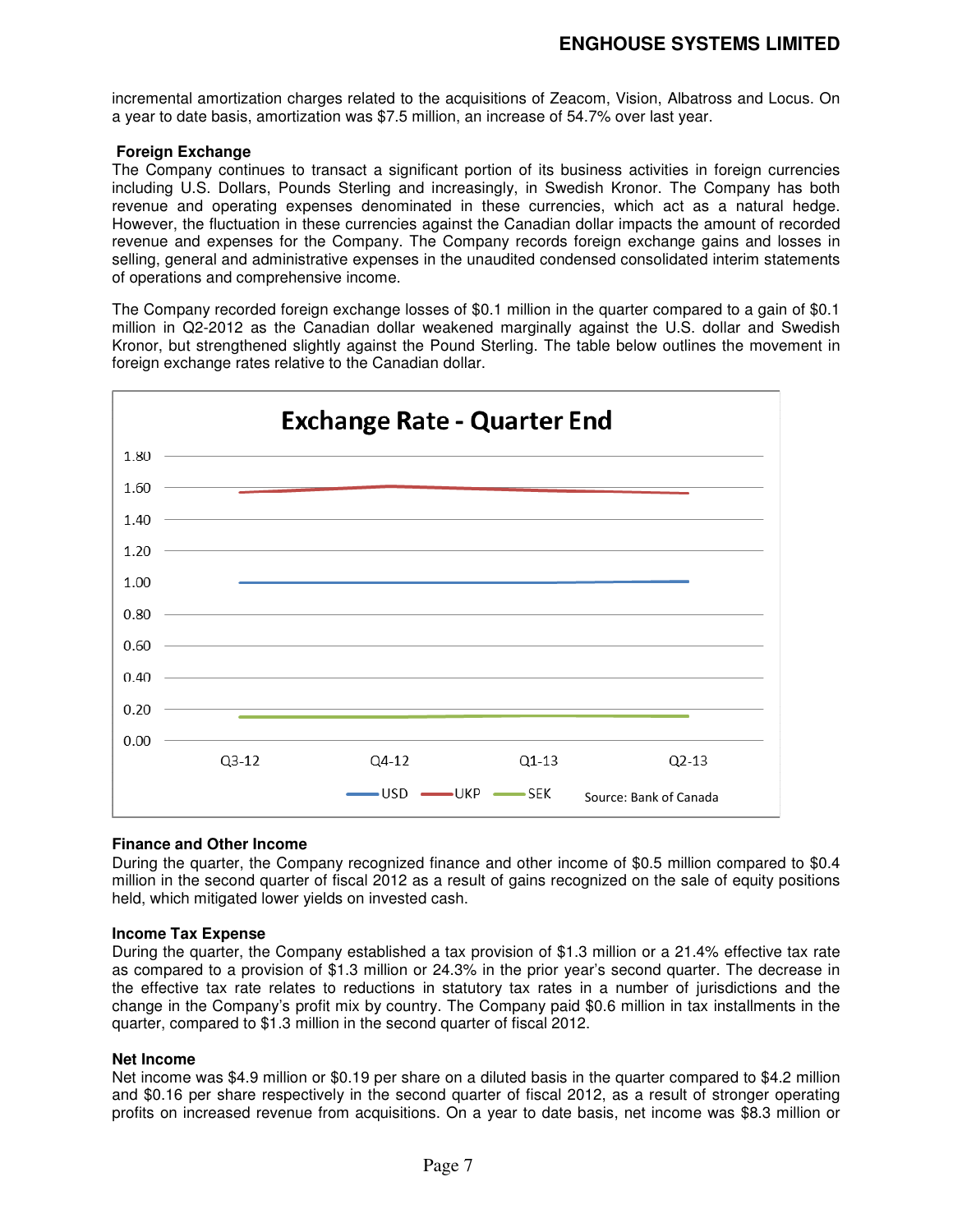# **ENGHOUSE SYSTEMS LIMITED**

\$0.32 per diluted share compared to \$8.2 million (\$0.32 per share) in the prior fiscal year and reflects incremental amortization and restructuring charges related to acquisitions completed this year.

#### **Liquidity and Capital Resources:**

The Company closed the quarter with cash reserves of \$80.9 million, compared to the October 31, 2012 balance of \$83.7 million, which is after the acquisitions of Vision, Albatross and Locus in the fiscal year to date for an aggregate purchase price of \$24.6 million, including holdbacks of \$4.6 million. The Company continues to have no long-term debt and has sufficient cash resources to fund both its current and future financial operating commitments as well as its dividend strategy. During the quarter the Company generated cash flow from operating activities of \$8.9 million compared to \$7.2 million in the second quarter of 2012 and \$15.7 million for the year to date compared to \$9.7 million in fiscal 2012. The Company had 25,952,962 Common Shares issued and outstanding as at June 5, 2013. During the second quarter, 102,000 stock options were exercised contributing \$0.9 million in cash to the Company. In comparison, 105,000 options were exercised in the prior year's second quarter adding \$0.7 million in cash. The Company granted 120,000 options in the second quarter of the fiscal year compared to 215,000 in the second quarter last year. Enghouse did not repurchase any shares of its common stock in either second quarter under its Normal Course Issuer Bid, but did renew the bid for a further year to April 15, 2014.

#### **Off-Balance Sheet Arrangements**

The Company has not entered into off-balance sheet financing arrangements. Except for operating leases and other low probability and/or immeasurable contingent liabilities (not accrued in accordance with IFRS), all commitments are reflected on the Company's balance sheet.

#### **Transactions with Related Parties**

The Company has not entered into any transactions with related parties during the year, other than transactions between wholly owned subsidiaries and the Company in the normal course of business, which are eliminated on consolidation.

#### **Basis of Preparation and Significant Accounting Policies**

These unaudited condensed consolidated interim financial statements have been prepared in accordance with International Accounting Standard 34, Interim Financial Reporting ("IAS 34") as issued by the International Accounting Standards Board ("IASB") and using the accounting policies disclosed in Note 3 of the Company's 2012 annual consolidated financial statements.

The policies applied in these unaudited condensed consolidated interim financial statements are based on International Financial Reporting Standards ("IFRS") issued and outstanding as of June 5, 2013, the date the Board of Directors approved the unaudited condensed consolidated interim financial statements. Any subsequent changes to IFRS that are given effect in the Company's annual consolidated financial statements for the year ending October 31, 2013 could result in a restatement of these unaudited condensed consolidated interim financial statements.

These unaudited condensed consolidated interim financial statements should be read in conjunction with the Company's 2012 annual consolidated financial statements.

#### **Risks and Uncertainties**

The primary risks and uncertainties that affect or may affect the Company and its business, financial condition, and results of operations are substantially unchanged from those discussed in the Company's latest Annual Information Form and its Management's Discussion and Analysis of Financial Condition and Results of Operations for the year ended October 31, 2012, contained in the Company's 2012 Annual Report to Shareholders and all such risks and uncertainties are incorporated herein by reference.

#### **Controls and Procedures**

In compliance with the Canadian Securities Administrators' National Instrument 52-109 ("NI 52-109"), the Company has filed with applicable Canadian securities regulatory authorities, certificates signed by its Chief Executive Officer ("CEO") and Vice President Finance that, among other things, report on the design and effectiveness of disclosure controls and procedures and the design of internal controls over financial reporting.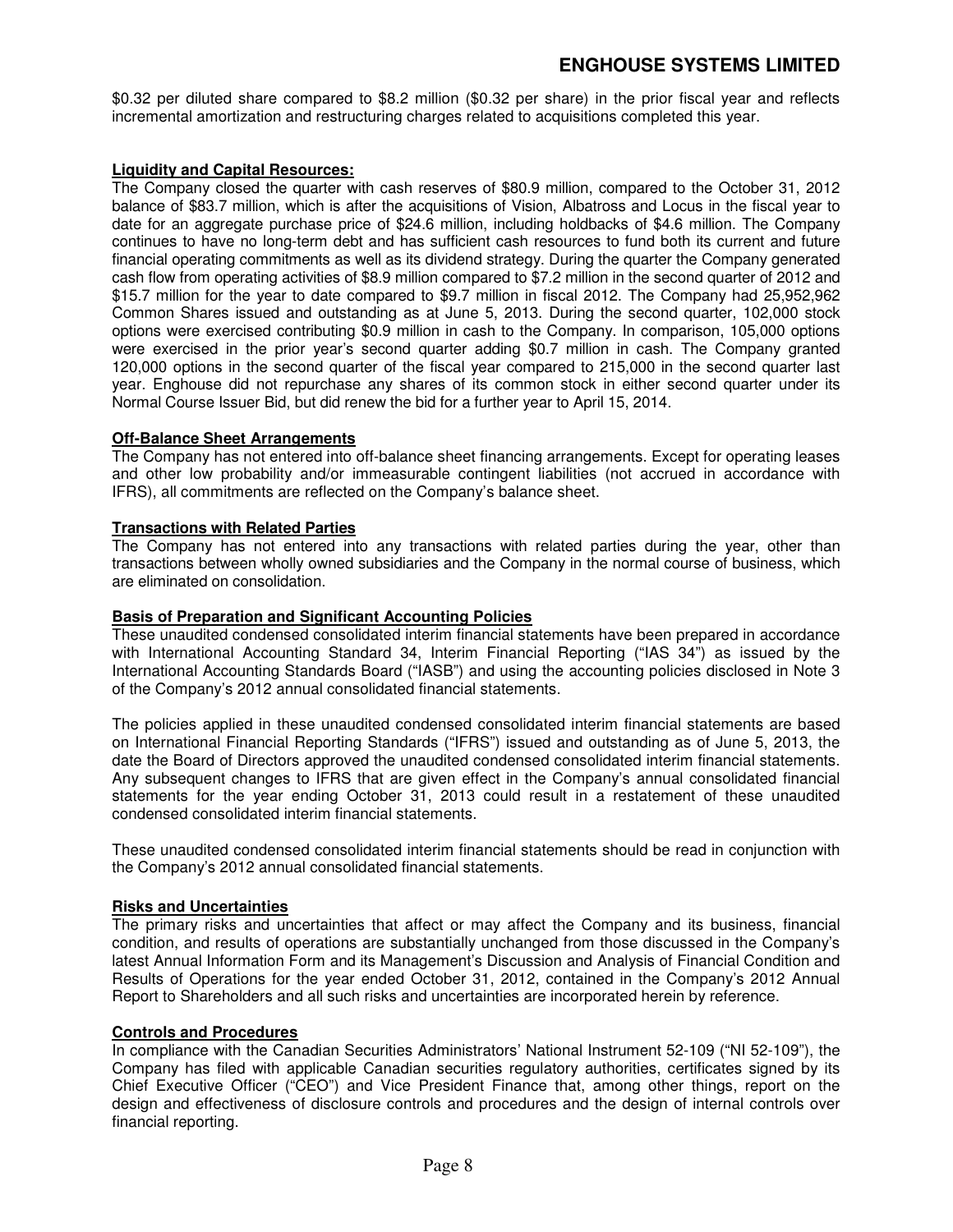#### **Disclosure Controls and Procedures**

Disclosure controls and procedures have been designed under the supervision of the CEO and Vice President Finance, with the participation of other management, to provide reasonable assurance that all relevant information required to be disclosed by the Company is recorded, processed, summarized and reported on a timely basis to senior management, as appropriate, to allow timely decisions regarding required public disclosure. Pursuant to NI 52-109, as of October 31, 2012, an evaluation of the effectiveness of the Company's disclosure controls and procedures was carried out under the supervision of the CEO and Vice President Finance. Based on this evaluation, the CEO and the Vice President Finance concluded that the design and operation of these disclosure controls and procedures were effective. This evaluation considered the Company's disclosure policy, a sub-certification process and the functioning of the Company's Disclosure Committee.

#### **Internal Controls over Financial Reporting**

The Company's CEO and Vice President Finance are responsible for designing internal controls over financial reporting or causing them to be designed under their supervision to provide reasonable assurance regarding the reliability of the Company's financial reporting and the preparation of financial statements in accordance with IFRS.

At October 31, 2012, an evaluation was carried out of the effectiveness of the design and operation of internal controls over financial reporting to provide reasonable assurance regarding the reliability of financial reporting. Based on that evaluation, the Company's CEO and Vice President Finance have concluded that, as at October 31, 2012, the design and operation of controls over financial reporting was effective. These evaluations were conducted in accordance with the standards established in "Internal Control – Integrated Framework, issued by the Committee of Sponsoring Organizations of the Treadway Commission", and the requirements of NI 52-109.

There were no changes to the Company's internal control over financial reporting during the quarter ended April 30, 2013 that have materially affected, or are reasonably likely to materially affect, the Company's internal control over financial reporting.

#### **Additional Information**

Additional information relating to the Company including our most recently completed Annual Information Form ("AIF") is available on SEDAR at **www.sedar.com** and on the Company's website at **www.enghouse.com**.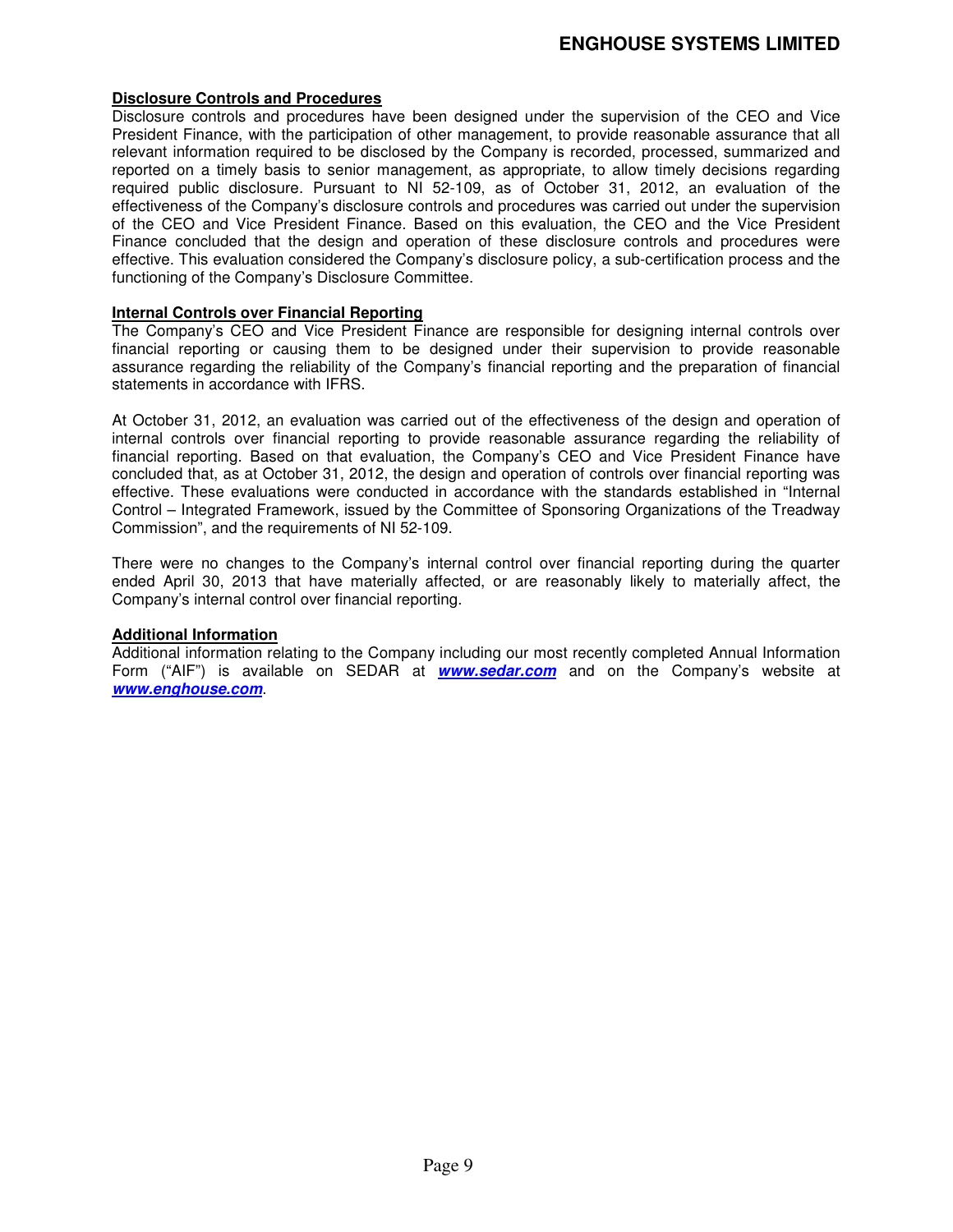## **Notice of No Auditor Review of Interim Financial Statements**

The accompanying unaudited condensed consolidated interim financial statements of the Company for the three and six months ended April 30, 2013 have been prepared by and are the responsibility of the Company's management.

The Company's independent auditor has not performed a review of these financial statements in accordance with standards established by the Canadian Institute of Chartered Accountants for a review of the interim financial statements by an entity's auditor.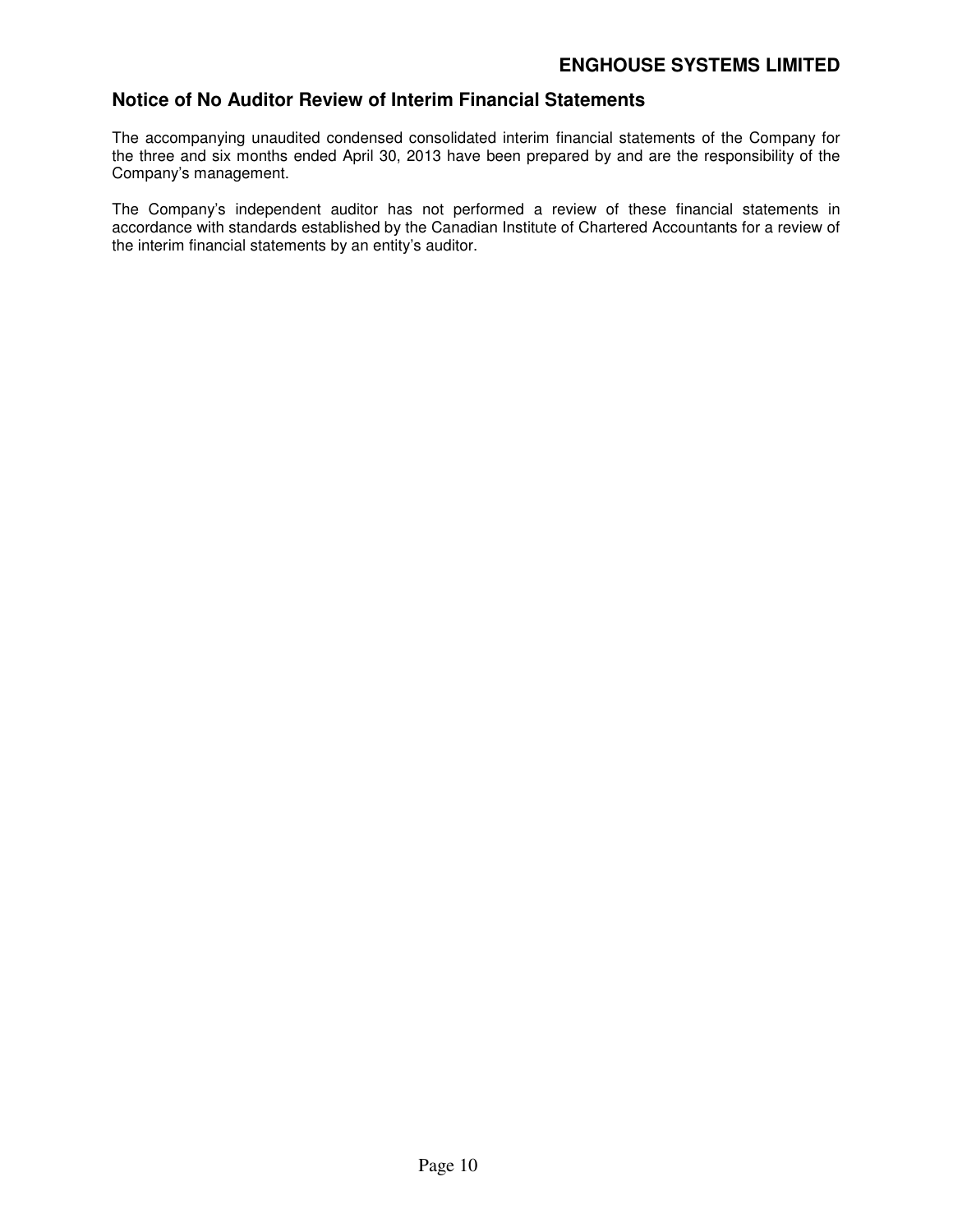# **Condensed Consolidated Interim Statements of Financial Position**

*(in thousands of Canadian dollars)*  (Unaudited)

|                                                                  | April 30,<br>2013 | October 31,<br>2012 |
|------------------------------------------------------------------|-------------------|---------------------|
| <b>Assets</b>                                                    |                   |                     |
| <b>Current assets:</b>                                           |                   |                     |
| Cash and cash equivalents                                        | \$60,059          | \$59,544            |
| Short-term investments                                           | 20,881            | 24,108              |
| Accounts receivable, net                                         | 34,674            | 31,368              |
| Income tax receivable                                            | 369               |                     |
| Prepaid expenses and other assets                                | 5,785             | 3,853               |
|                                                                  | 121,768           | 118,873             |
| <b>Non-current assets:</b>                                       |                   |                     |
| Property, plant and equipment                                    | 4,007             | 3,365               |
| Intangibles (Note 4)                                             | 126,488           | 106,995             |
| Deferred income taxes                                            | 9,327             | 10,477              |
| <b>Total assets</b>                                              | \$261,590         | \$239,710           |
|                                                                  |                   |                     |
| <b>Liabilities</b>                                               |                   |                     |
| <b>Current liabilities:</b>                                      |                   |                     |
| Trade payables                                                   | \$34,616          | \$<br>26,053        |
| Income taxes payable                                             |                   | 2,008               |
| Dividends payable                                                | 2,076             | 1,676               |
| Accrued provisions (Note 5)<br>Deferred revenue                  | 2,531             | 1,621               |
|                                                                  | 41,331<br>80,554  | 35,935<br>67,293    |
| <b>Non-current liabilities:</b>                                  |                   |                     |
| Deferred income tax liabilities                                  | 14,876            | 13,241              |
| Deferred revenue                                                 | 1,350             | 1,236               |
| <b>Total liabilities</b>                                         | 96,780            | 81,770              |
| <b>Shareholders' Equity</b>                                      |                   |                     |
|                                                                  |                   |                     |
| Share capital (Note 6)                                           | 57,615            | 55,751              |
| Contributed surplus                                              | 2,781             | 2,847               |
| Retained earnings<br>Accumulated other comprehensive gain (loss) | 103,953           | 99,371              |
| Total shareholders' equity                                       | 461<br>164,810    | (29)<br>157,940     |
|                                                                  |                   |                     |
| Total liabilities and shareholders' equity                       | \$261,590         | \$239,710           |
| Commitments and contingencies (Note 12)                          |                   |                     |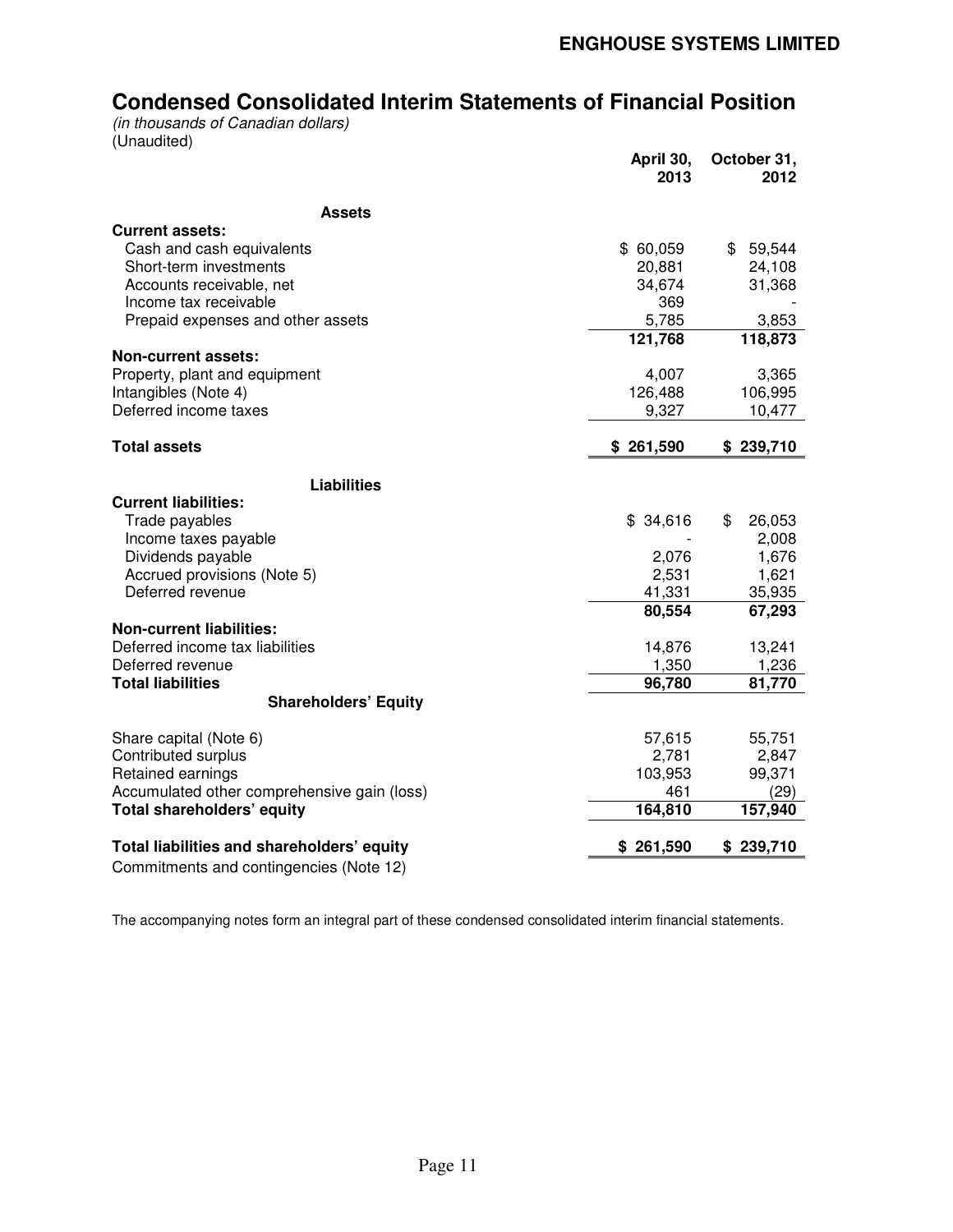# **Condensed Consolidated Interim Statements of Operations and Comprehensive Income**

*(in thousands of Canadian dollars, except per share amounts) (Unaudited)* 

| Revenue                                                                                                                                                                                                   | Three months ended April 30<br>2013 | 2012     | 2013     | Six months ended April 30<br>2012 |
|-----------------------------------------------------------------------------------------------------------------------------------------------------------------------------------------------------------|-------------------------------------|----------|----------|-----------------------------------|
| Software licenses                                                                                                                                                                                         | 13,624<br>\$                        | \$10,630 | \$28,688 | 21,148<br>\$                      |
| Hosted and maintenance services                                                                                                                                                                           | 23,394                              | 16,040   | 43,957   | 32,019                            |
| Professional services                                                                                                                                                                                     | 6,077                               | 4,406    | 11,568   | 8,146                             |
| Hardware                                                                                                                                                                                                  | 1,416                               | 380      | 2,255    | 676                               |
|                                                                                                                                                                                                           | 44,511                              | 31,456   | 86,468   | 61,989                            |
| <b>Direct costs</b>                                                                                                                                                                                       |                                     |          |          |                                   |
| Software licenses                                                                                                                                                                                         | 649                                 | 866      | 2,078    | 1,775                             |
| Services                                                                                                                                                                                                  | 10,892                              | 7,086    | 20,476   | 13,982                            |
| Hardware                                                                                                                                                                                                  | 1,004                               | 278      | 1,597    | 484                               |
|                                                                                                                                                                                                           | 12,545                              | 8,230    | 24,151   | 16,241                            |
|                                                                                                                                                                                                           |                                     |          |          |                                   |
| Revenue, net of direct costs                                                                                                                                                                              | 31,966                              | 23,226   | 62,317   | 45,748                            |
| <b>Operating expenses</b>                                                                                                                                                                                 |                                     |          |          |                                   |
| Selling, general and administrative                                                                                                                                                                       | 13,517                              | 9,976    | 26,923   | 19,837                            |
| Research and development                                                                                                                                                                                  | 7,772                               | 5,401    | 15,115   | 10,204                            |
| Depreciation of property, plant and equipment                                                                                                                                                             | 410                                 | 287      | 878      | 565                               |
| Special charges (Note 5)                                                                                                                                                                                  | 599                                 |          | 2,414    |                                   |
|                                                                                                                                                                                                           | 22,298                              | 15,664   | 45,330   | 30,606                            |
| <b>Results from operating activities</b>                                                                                                                                                                  | 9,668                               | 7,562    | 16,987   | 15,142                            |
|                                                                                                                                                                                                           |                                     |          |          |                                   |
| Amortization of acquired software and customer relationships                                                                                                                                              | (3,876)                             | (2, 383) | (7, 460) | (4,821)                           |
| Finance income                                                                                                                                                                                            | 94                                  | 261      | 427      | 504                               |
| Finance expenses                                                                                                                                                                                          | (96)                                | (70)     | (177)    | (111)                             |
| Other income                                                                                                                                                                                              | 448                                 | 157      | 809      | 155                               |
| Income before income taxes                                                                                                                                                                                | 6,238                               | 5,527    | 10,586   | 10,869                            |
| Provision for income taxes (Note 8)                                                                                                                                                                       | 1,335                               | 1,347    | 2,248    | 2,629                             |
| Net income for the period                                                                                                                                                                                 | \$4,903                             | \$4,180  | \$8,338  | \$8,240                           |
| <u>Items that may be reclassified subsequently to profit or loss:</u><br>Foreign currency translation differences from foreign operations                                                                 | (478)                               | (709)    | 383      | (1, 291)                          |
| Transfer to net income of realized gains on available for sale<br>investments, net of tax of $(\$58)$ ; six months - $(\$114)$<br>Unrealized gain (loss) on available for sale investments, net of tax of | (385)                               | (132)    | (754)    | (132)                             |
| \$28; six months-\$236                                                                                                                                                                                    | 182                                 | 14       | 861      | (592)                             |
| Other comprehensive (loss) income                                                                                                                                                                         | (681)                               | (827)    | 490      | (2,015)                           |
| <b>Comprehensive income</b>                                                                                                                                                                               | \$4,222                             | \$3,353  | \$8,828  | \$6,225                           |
| Earnings per share<br>Basic and diluted                                                                                                                                                                   | \$0.19                              | \$0.16   | \$0.32   | \$0.32                            |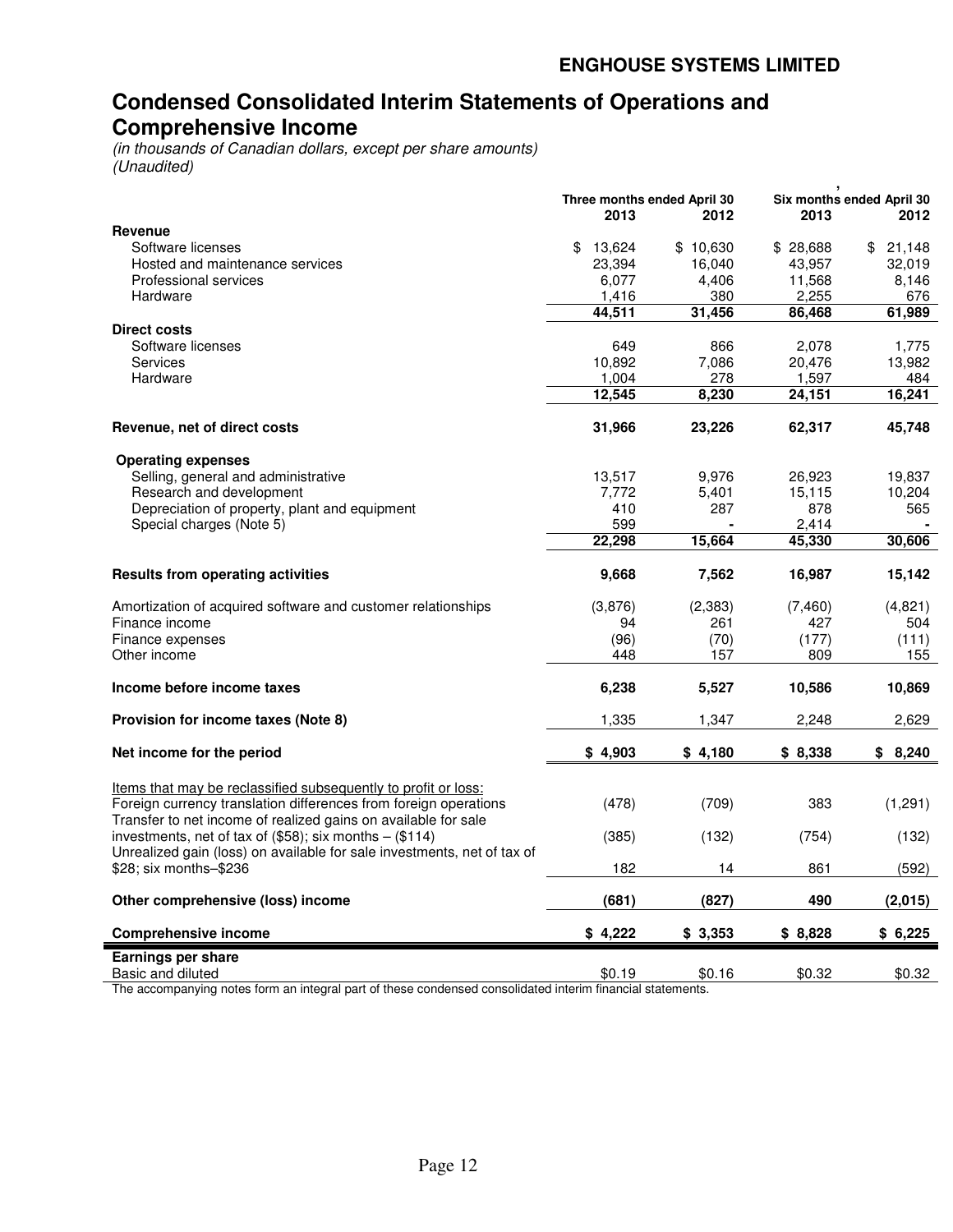# **Condensed Consolidated Interim Statements of Changes in Equity**

*(in thousands of Canadian dollars) (Unaudited)* 

|                                                                                                   |                             |                        |                              | Accumulated<br>other                |                                  |                    |
|---------------------------------------------------------------------------------------------------|-----------------------------|------------------------|------------------------------|-------------------------------------|----------------------------------|--------------------|
|                                                                                                   | Share<br>Capital<br>-number | Share<br>capital<br>\$ | Contributed<br>surplus<br>\$ | comprehensive<br>income (loss)<br>S | <b>Retained</b><br>earnings<br>S | Total<br>\$        |
| Balance - November 1, 2012                                                                        | 25,780,562                  | 55,751                 | 2,847                        | (29)                                | 99,371                           | 157,940            |
| Net income<br>Other Comprehensive Income (net of tax):                                            |                             |                        |                              |                                     | 8,338                            | 8,338              |
| <b>Cumulative Translation Adjustment</b>                                                          |                             |                        |                              | 383                                 |                                  | (383)              |
| Transfer to net income of realized gains on available-<br>for-sale investments, net of tax        |                             |                        |                              | (754)                               |                                  | (754)              |
| Unrealized gain (loss) on available-for-sale<br>investments, net of tax                           |                             |                        |                              | 861                                 |                                  | 861                |
| Comprehensive income (loss) for the period                                                        |                             | $\blacksquare$         |                              | 490                                 | 8,338                            | 8,828              |
| Employee share options:<br>Value of services recognized                                           |                             |                        | 423                          |                                     |                                  | 423                |
| Proceeds on issuing shares                                                                        | 172,400                     | 1,864                  | (489)                        |                                     |                                  | 1,375              |
| <b>Dividends</b><br><b>Balance - April 30, 2013</b>                                               | 25,952,962                  | 57,615                 | 2,781                        | 461                                 | (3,756)<br>103,953               | (3,756)<br>164,810 |
|                                                                                                   |                             |                        |                              |                                     |                                  |                    |
|                                                                                                   |                             |                        |                              |                                     |                                  |                    |
| Balance - November 1, 2011                                                                        | 25,337,262                  | 52,134                 | 2,970                        | 1,035                               | 84,782                           | 140,921            |
| Net income<br>Other Comprehensive Income (net of tax):                                            |                             |                        |                              |                                     | 8,240                            | 8,240              |
| <b>Cumulative Translation Adjustment</b><br>Transfer to net income of realized gain on available- |                             |                        |                              | (1, 291)                            |                                  | (1, 291)           |
| for-sale investments, net of tax<br>Unrealized gain (loss) on available-for-sale                  |                             |                        |                              | (132)                               |                                  | (132)              |
| investments, net of tax                                                                           |                             |                        |                              | (592)                               |                                  | (592)              |
| Comprehensive income (loss) for the period                                                        | $\blacksquare$              | $\blacksquare$         |                              | (2,015)                             | 8,240                            | 6,225              |
| Employee share options:                                                                           |                             |                        |                              |                                     |                                  |                    |
| Value of services recognized                                                                      |                             |                        | 286                          |                                     |                                  | 286                |
| Proceeds on issuing shares<br><b>Dividends</b>                                                    | 268,300                     | 2,398                  | (522)                        |                                     |                                  | 1,876              |
| <b>Balance - April 30, 2012</b>                                                                   | 25,605,562                  | 54,532                 | 2,734                        | (980)                               | (2,939)<br>90,083                | (2,939)<br>146,369 |
|                                                                                                   |                             |                        |                              |                                     |                                  |                    |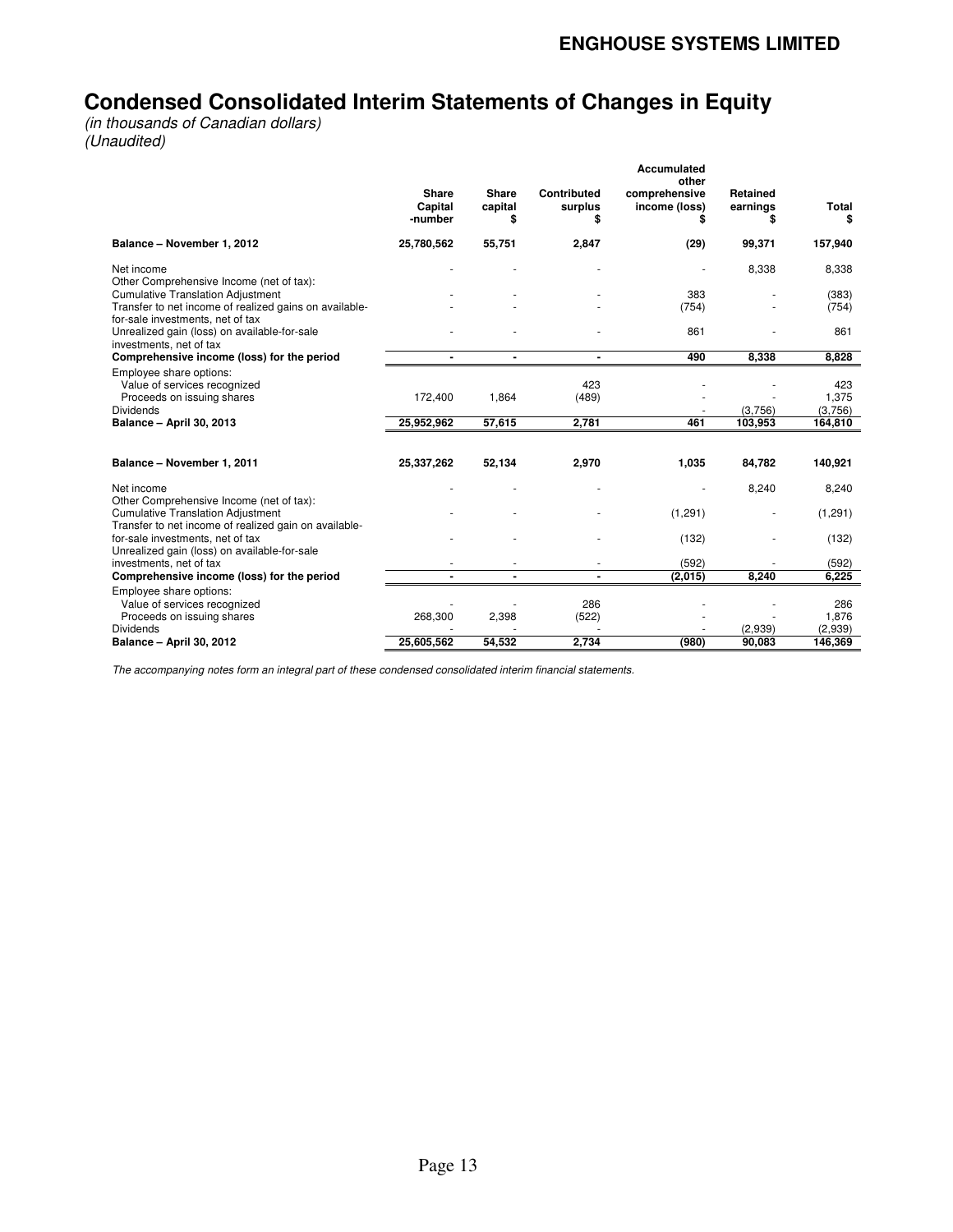# **Condensed Consolidated Interim Statements of Cash Flows**

(*in thousands of Canadian dollars) (Unaudited)* 

|                                                                           | Three months ended April 30 |             | Six months ended April 30 |             |
|---------------------------------------------------------------------------|-----------------------------|-------------|---------------------------|-------------|
|                                                                           | 2013                        | 2012        | 2013                      | 2012        |
| Cash flows from operating activities                                      |                             |             |                           |             |
| Net income                                                                | \$4,903                     | \$<br>4,180 | \$8,338                   | 8,240<br>\$ |
| <b>Adjustments for:</b>                                                   |                             |             |                           |             |
| Depreciation of property, plant and equipment                             | 410                         | 287         | 878                       | 565         |
| Amortization of acquired software and customer relationships              | 3,876                       | 2,383       | 7,460                     | 4,821       |
| Stock-based compensation expense                                          | 286                         | 120         | 423                       | 286         |
| Income tax expense                                                        | 1,335                       | 1,347       | 2,248                     | 2,629       |
| Finance expenses and other income                                         | (352)                       | (87)        | (632)                     | (44)        |
|                                                                           | 10,458                      | 8,230       | 18,715                    | 16,497      |
| Changes in non-cash operating working capital (Note 13)                   | (997)                       | 225         | (250)                     | (4,970)     |
| Income tax paid                                                           | (601)                       | (1, 295)    | (2,786)                   | (1,828)     |
| Net cash flows from operating activities                                  | 8,860                       | 7,160       | 15,679                    | 9,699       |
| Cash flows from investing activities                                      |                             |             |                           |             |
| Purchase of property, plant and equipment, net                            | (677)                       | (1, 178)    | (971)                     | (1,669)     |
| Acquisitions, net of cash acquired of \$3,617 (Note10)                    | (6, 846)                    | (5,802)     | (16, 831)                 | (5,802)     |
| Net sale (purchase) of short-term investments                             | 8,817                       | (9,583)     | 4,715                     | (10, 559)   |
| Net cash flows used in investing activities                               | 1,294                       | (16, 563)   | (13,087)                  | (18,030)    |
| Cash flows from financing activities                                      |                             |             |                           |             |
| Issuance of share capital                                                 | 850                         | 749         | 1,375                     | 1,876       |
| Payment of cash dividend                                                  | (1,680)                     | (1, 275)    | (3,356)                   | (2, 542)    |
| Net cash flows used in financing activities                               | (830)                       | (526)       | (1,981)                   | (666)       |
| Effect of currency translation adjustments on cash and cash               |                             |             |                           |             |
| equivalents                                                               | 200                         | (655)       | (96)                      | (240)       |
| Net increase (decrease) in cash and cash equivalents<br>during the period | 9,524                       | (10, 584)   | 515                       | (9,237)     |
| Cash and cash equivalents- beginning of period                            | 50,535                      | 66,971      | 59,544                    | 65,624      |
| Cash and cash equivalents - end of period                                 | \$60,059                    | \$56,387    | \$60,059                  | \$56,387    |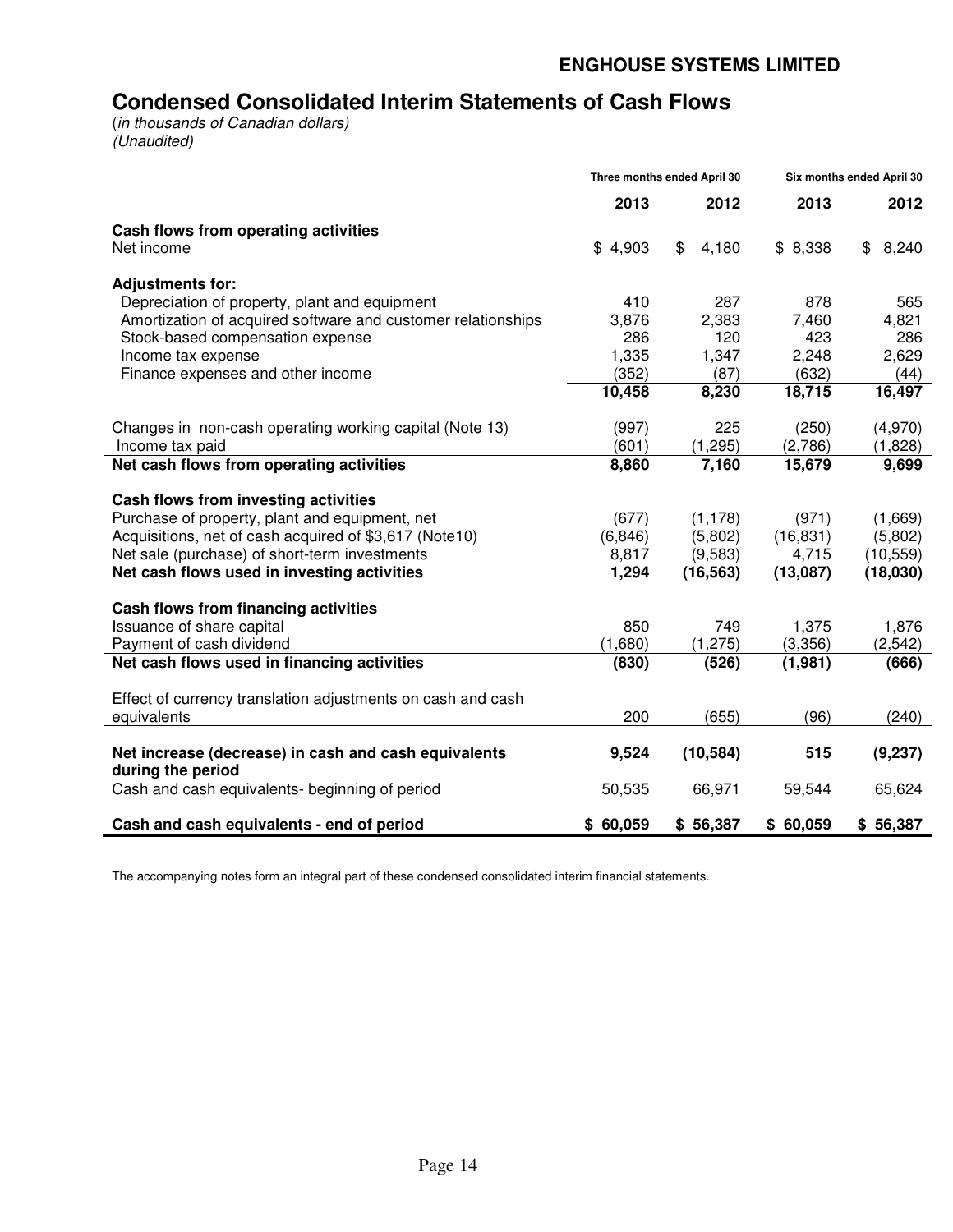**For the three months ended April 30, 2013 and 2012** 

*(Unaudited, in thousands of Canadian dollars, except per share amounts)* 

#### **1. Description of the business and reporting entity**

Enghouse Systems Limited and its wholly owned subsidiaries (together the "Company" or "Enghouse") develop enterprise software solutions for a variety of vertical markets. The Company is organized around two business segments: the Interactive Management Group and the Asset Management Group. The Interactive Management Group specializes in communications software and services that are designed to enhance customer service, increase efficiency and improve person-to-person communications across the enterprise. Core technologies include contact center, attendant console, interactive voice response, call recording and workforce optimization solutions that support any telephony environment, on-premise or in the cloud. The Asset Management Group provides telecom billing, data conversion and visual-based software solutions for the design and management of complex network infrastructures to the telecommunications, utilities, public and private transportation and oil and gas sectors. Enghouse is incorporated and domiciled in Canada. The address of its registered office is 80 Tiverton Court, Suite 800, Markham, Ontario, L3R 0G4. The Company has offices around the world including the United States, the United Kingdom, Sweden, Norway, Denmark, Australia, New Zealand, Israel and Croatia.

#### **2. Basis of preparation**

#### **(a) Statement of compliance**

These condensed consolidated interim financial statements have been prepared in accordance with IAS 34, 'Interim financial reporting'. The condensed consolidated interim financial statements should be read in conjunction with the annual consolidated financial statements for the year ended October 31, 2012, which have been prepared in accordance with IFRS.

These condensed consolidated interim financial statements were approved for issue on June 5, 2013.

#### **(b) Basis of measurement**

The condensed consolidated interim financial statements have been prepared on the historical cost basis except for available-for-sale financial assets, certain assets and liabilities initially recognized in connection with business combinations, and derivative financial instruments, which are measured at fair value.

#### **(c) Functional and presentation of currency**

The condensed consolidated interim financial statements are presented in Canadian dollars, which is the Company's functional currency.

#### **(d) Use of estimates and judgements**

The preparation of the condensed consolidated interim financial statements requires management to make judgements, estimates and assumptions that affect the application of accounting policies and the reported amounts of assets and liabilities, income and expense. Actual results may differ from these estimates.

In preparing these condensed consolidated interim financial statements, the significant judgements made by management and the key sources of estimation uncertainty were the same as those that applied to the consolidated financial statements for the year ended October 31, 2012, with the exception of changes in estimates that are required in determining the provision for income taxes.

#### **3. Significant accounting policies**

The accounting policies adopted are consistent with those of the previous financial year, except as described below.

Taxes on income in the interim periods are accrued using the tax rate that would be applicable to expected total annual income.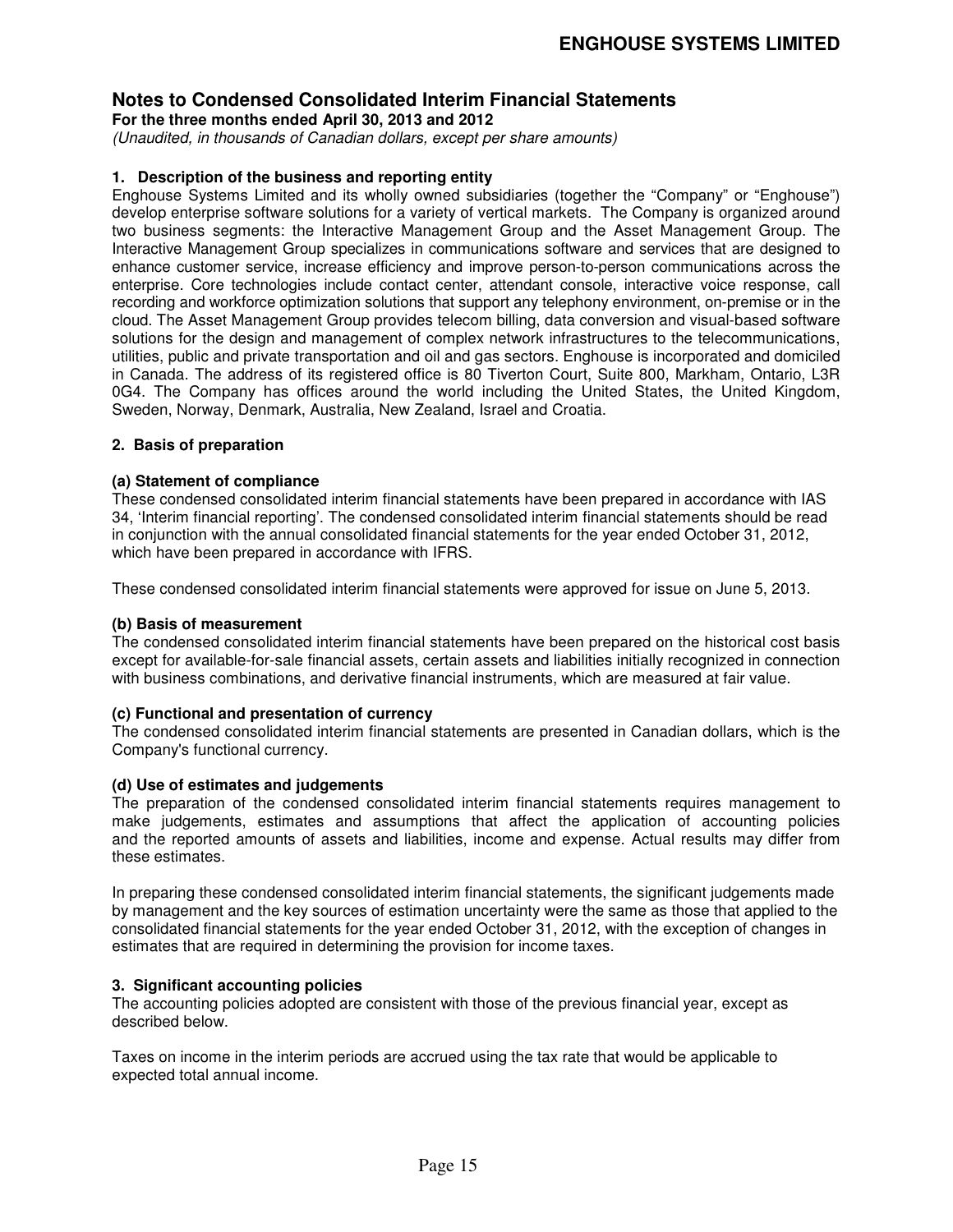**For the three months ended April 30, 2013 and 2012** 

*(Unaudited, in thousands of Canadian dollars, except per share amounts)* 

#### **4. Intangible assets**

|                               | <b>Acquired</b><br><b>Software</b> | <b>Customer</b><br>Relationships | Goodwill | <b>Total</b> |
|-------------------------------|------------------------------------|----------------------------------|----------|--------------|
|                               | \$                                 |                                  | \$       | \$           |
| At November 1, 2012           |                                    |                                  |          |              |
| Cost                          | 73,228                             | 34,449                           | 64,358   | 172,035      |
| Accumulated depreciation      | (48, 366)                          | (16,674                          |          | (65,040)     |
| Net book value                | 24,862                             | 17,775                           | 64,358   | 106,995      |
| Period ended April 30, 2013   |                                    |                                  |          |              |
| Opening net book value        | 24,862                             | 17,775                           | 64,358   | 106,995      |
| Acquisition                   | 7,314                              | 9,660                            | 9,373    | 26,347       |
| Disposals                     | (45)                               |                                  |          | (45)         |
| Amortization                  | (4, 843)                           | (2,617)                          |          | (7, 460)     |
| Exchange difference           | (48)                               | (83)                             | 782      | 651          |
| <b>Closing net book value</b> | 27,240                             | 24,735                           | 74,513   | 126,488      |
| At April 30, 2013             |                                    |                                  |          |              |
| Cost                          | 80,497                             | 44,109                           | 74,513   | 199,119      |
| Accumulated amortization      | (53,257)                           | (19,374)                         |          | (72,631)     |
| Net book value                | 27,240                             | 24,735                           | 74,513   | 126,488      |

#### **5. Accrued provisions**

Accrued provisions include provisions for onerous contracts, legal claims, restructuring and special charges, and are measured based on management's best estimate of the expenditure required to settle the obligation at the end of the reporting period.

|                                         | Total   |
|-----------------------------------------|---------|
| At November 1, 2012                     | \$1,621 |
| Additional provisions                   | 2.414   |
| Unused amounts reversed                 |         |
| Utilized during the period              | (1,584) |
| Effect of movements in foreign exchange | 80      |
| At April 30, 2013                       | \$2.531 |

#### **6. Share capital and other components of shareholder's equity**

#### **Capital Stock**

The authorized share capital of the Company consists of an unlimited number of common shares, an unlimited amount of Class A, redeemable, retractable, non-voting, non-cumulative, preference shares and an unlimited number of Class B, redeemable, retractable, non-voting, preference shares. There were 25,952,962 common shares outstanding as at April 30, 2013. There were no Class A and no Class B preference shares issued and outstanding as at either October 31, 2012 or April 30, 2013.

#### **Common share repurchase plan**

On April 16, 2013, the Company renewed its common share repurchase plan, whereby it may repurchase up to a maximum of 1,745,206 common shares of the Company, expiring on April 15, 2014. The Company did not repurchase any common shares in either fiscal 2013 or 2012.

#### **Accumulated other comprehensive income (loss)**

Accumulated other comprehensive income (loss) is comprised of the following separate components of equity: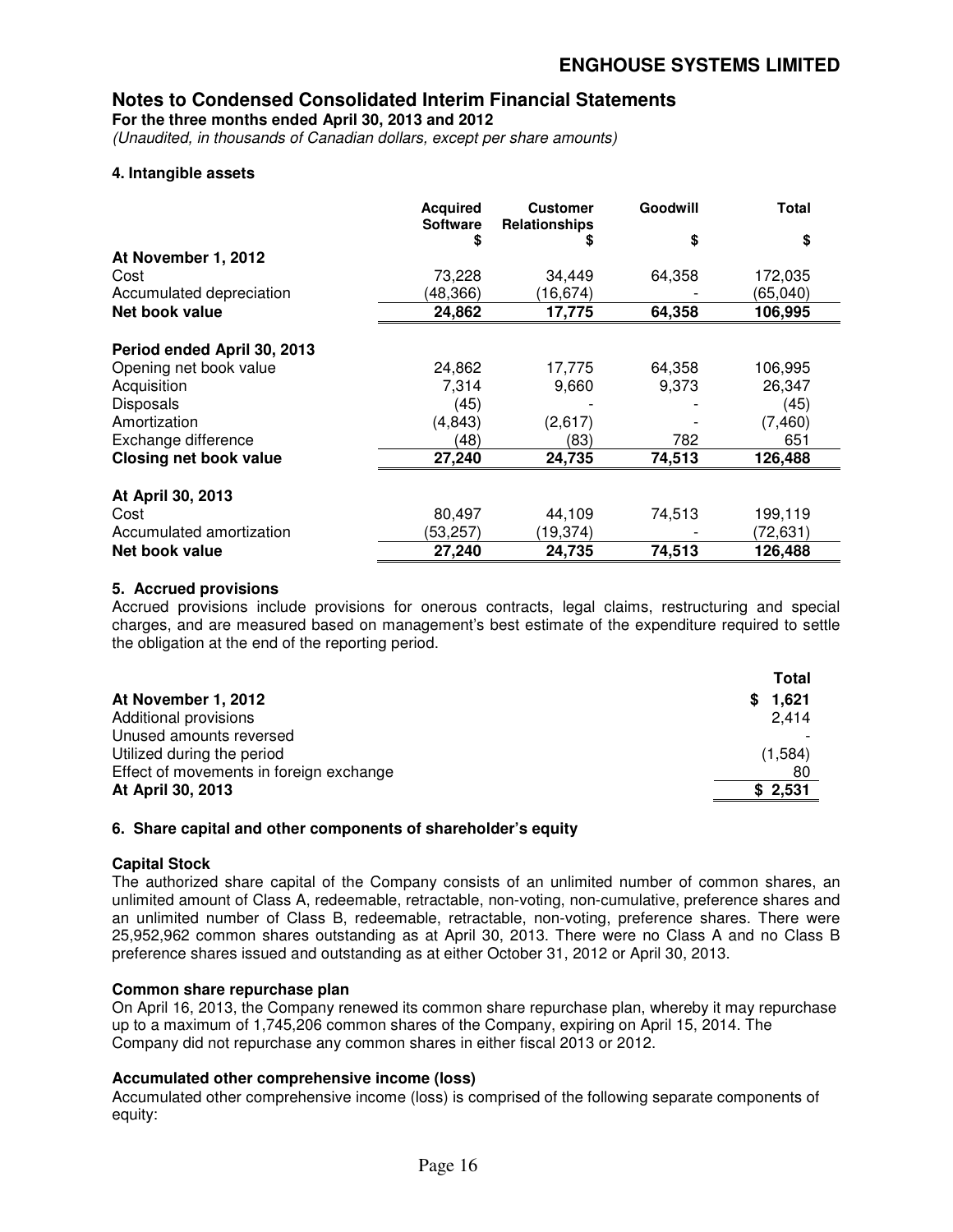**For the three months ended April 30, 2013 and 2012** 

*(Unaudited, in thousands of Canadian dollars, except per share amounts)* 

#### *Cumulative translation account*

The cumulative translation account comprises all foreign currency differences arising from the translation of the financial statements of foreign operations.

#### *Unrealized gains/losses on available-for-sale financial assets*

Available-for-sale differences comprise the cumulative net change in the fair value of available-for-sale financial assets until the investments are derecognized or impaired.

#### **Dividends**

During the three months ended April 30, 2013, the Company paid dividends of \$0.065 per common share (three months ended April 30, 2012 - \$0.05 per common share).

#### **7. Stock-based Compensation**

The Company has granted options to purchase common shares to certain directors, officers and employees of the Company, pursuant to the terms of the Company's stock option plan (the "Plan"). The Plan provides that a total of  $2,428,700$  (April 30,  $2012 - 2,076,100$ ) common shares are reserved for options and that the shares reserved for options, which could become exercisable in any one year, will not exceed more than 10% of the issued and outstanding common shares of the Company at the time such options may be exercisable. These options vest at various times over four years and expire seven to ten years after the grant date. The exercise price of each option equals the market price of the Company's stock on the date the options are granted.

A summary of the status of the Company's Plan as at April 30, 2013 and April 30, 2012, and changes during the three months and six months ended respectively on those dates is presented as follows:

| Three months ended:                     |                             | April 30, 2013                               | April 30, 2012              |                                              |  |
|-----------------------------------------|-----------------------------|----------------------------------------------|-----------------------------|----------------------------------------------|--|
|                                         | Number of<br><b>Options</b> | Weighted<br>Average<br><b>Exercise Price</b> | Number of<br><b>Options</b> | Weighted<br>Average<br><b>Exercise Price</b> |  |
|                                         |                             | $in$ \$                                      |                             | $in$ \$                                      |  |
| Outstanding at beginning of period      | 1,390,000                   | 10.47                                        | 1,464,400                   | 7.75                                         |  |
| Granted                                 | 120,000                     | 19.07                                        | 215,000                     | 14.18                                        |  |
| Exercised                               | (102,000)                   | 8.34                                         | (105,000)                   | 7.14                                         |  |
| Forfeited                               |                             |                                              | (75,000)                    | 7.16                                         |  |
| Outstanding at end of period            | 1,408,000                   | 11.36                                        | 1,499,400                   | 8.75                                         |  |
| Options exercisable at<br>end of period | 679,000                     | 8.00                                         | 792,900                     | 7.07                                         |  |

| Six months ended:                  |                | April 30, 2013        | April 30, 2012 |                       |  |
|------------------------------------|----------------|-----------------------|----------------|-----------------------|--|
|                                    |                | Weighted              |                | Weighted              |  |
|                                    | Number of      | Average               | Number of      | Average               |  |
|                                    | <b>Options</b> | <b>Exercise Price</b> | <b>Options</b> | <b>Exercise Price</b> |  |
|                                    |                | in \$                 |                | in                    |  |
| Outstanding at beginning of period | 1,354,400      | 9.43                  | 1,487,700      | 7.32                  |  |
| Granted                            | 315,000        | 17.89                 | 355,000        | 13.08                 |  |
| Exercised                          | (172,400)      | 7.98                  | (268, 300)     | 7.00                  |  |
| Forfeited                          | (89,000)       | 11.67                 | (75,000)       | 7.16                  |  |
| Outstanding at end of period       | 1,408,000      | 11.36                 | 1,499,400      | 8.75                  |  |
| Options exercisable at             |                |                       |                |                       |  |
| end of period                      | 679,000        | 8.00                  | 792,900        | 7.07                  |  |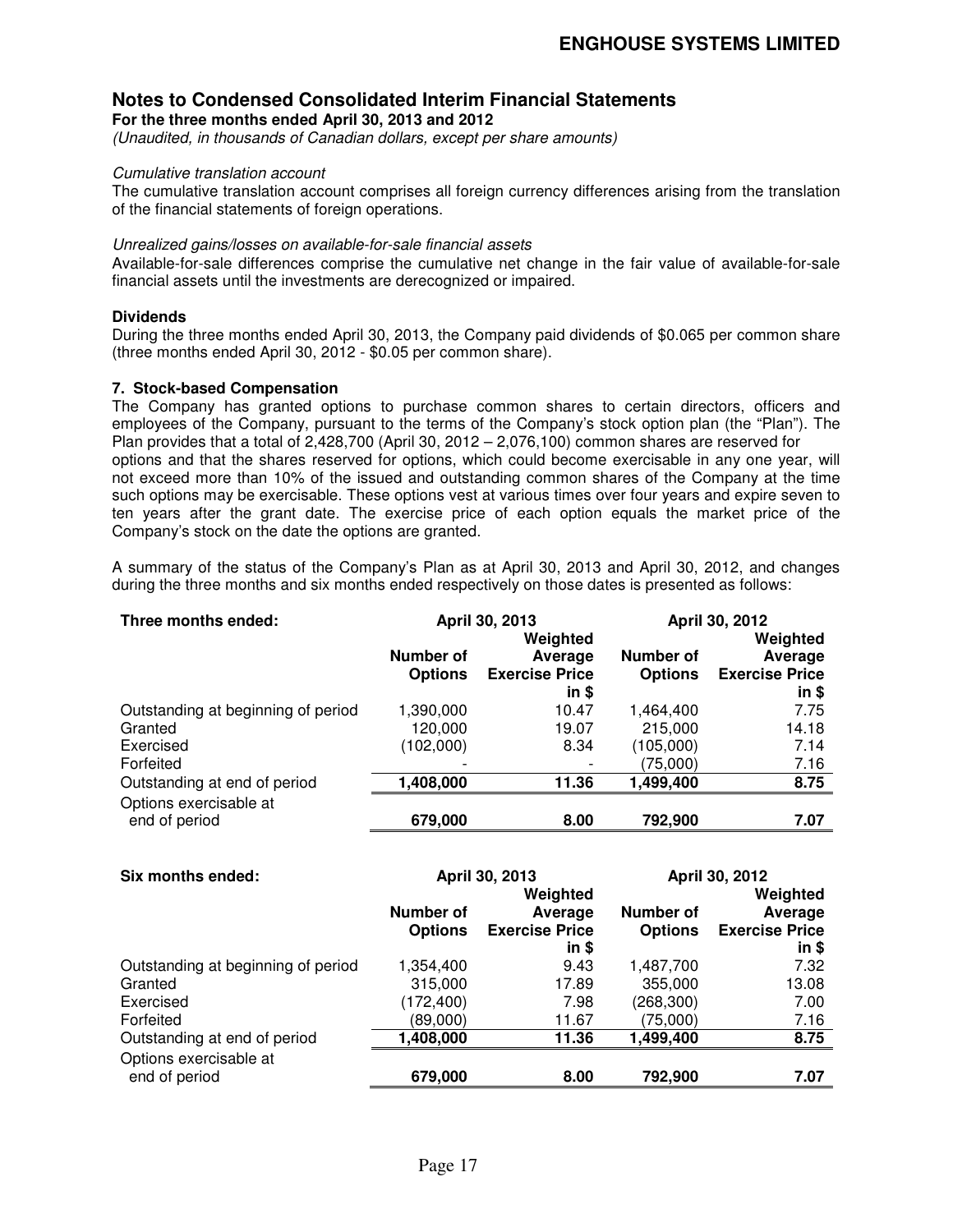**For the three months ended April 30, 2013 and 2012** 

*(Unaudited, in thousands of Canadian dollars, except per share amounts)* 

The Company uses the fair value method for recording compensation expense related to equity instruments awarded to employees, officers and directors in accordance with IFRS 2. For the purposes of expensing stock options, each tranche in an award is considered a separate award with its own vesting period and grant date fair value. Compensation expense is recognized over the tranche's vesting period by increasing contributed surplus based on the number of awards expected to vest. During the second quarter of 2013, the Company recorded a non-cash charge of \$286 (Q2/2012 - \$120).

For options granted in the period, the fair value of each stock option on the date of the grant was estimated using the Black-Scholes option pricing model as set out below. Estimated volatility is calculated on a daily basis using historical closing prices, as adjusted for certain events that management deemed to be non-recurring and non-indicative of future events over a five year period, which reflects the expected life of the options.

|                                             | <b>Options</b><br>Granted<br><b>March</b><br>2013 | <b>Options</b><br>Granted<br><b>January</b><br>2013 | <b>Options</b><br>Granted<br><b>December</b><br>2012 | <b>Options</b><br>Granted<br>FY<br>2012 |
|---------------------------------------------|---------------------------------------------------|-----------------------------------------------------|------------------------------------------------------|-----------------------------------------|
| Risk-free interest rate (%)                 | 1.61%                                             | 1.32%                                               | 1.25%                                                | $1.18\% - 1.47\%$                       |
| Estimated volatility (%)                    | 31%                                               | 31%                                                 | 31%                                                  | 34% - 35%                               |
| Dividend yield                              | \$0.32                                            | \$0.26                                              | \$0.26                                               | $$0.20 - $0.26$                         |
| Expected life (in years)                    | 5                                                 | 5                                                   | 5                                                    | 5                                       |
| Weighted average fair value<br>(in dollars) | \$4.76                                            | \$4.26                                              | \$4.27                                               | $$2.87 - $4.09$                         |

#### **8. Income tax**

Income tax expense is recognized based on management's best estimate of the weighted average annual income tax rate expected for the full financial year. The estimated annual rate used for the year ended October 31, 2013 is 21.2% (2012 - 24%).

#### **9. Earnings per share:**

**Basic:** Basic earnings per share are calculated by dividing the net income attributable to owners of the parent by the weighted average number of common shares issued during the period.

|                                                   | Three months ended April 30 |            | Six months ended April 30 |         |  |
|---------------------------------------------------|-----------------------------|------------|---------------------------|---------|--|
|                                                   | 2013                        | 2012       | 2013                      | 2012    |  |
| Net income attributable to owners of the parent   | \$4,903                     | \$4.180    | \$8,338                   | \$8,240 |  |
| Weighted average number of common shares in issue | 25.886                      | 25.553     | 25.847                    | 25,474  |  |
| Basic earnings per share                          | \$0.19                      | 0.16<br>S. | \$0.32                    | 0.32    |  |
|                                                   |                             |            |                           |         |  |

**Diluted:** Diluted earnings per share is calculated by adjusting the weighted average number of common shares outstanding to assumed conversions of all dilutive potential common shares. The Company has only stock options as potential dilutive common shares. For stock options, a calculation is done to determine the number of shares that could have been acquired at fair value (determined as the average market share price of the Company's outstanding shares for the period) based on the monetary value of the subscription rights attached to the stock options. The number of shares calculated above is compared to the number of shares that would have been issued assuming the exercise of the stock options.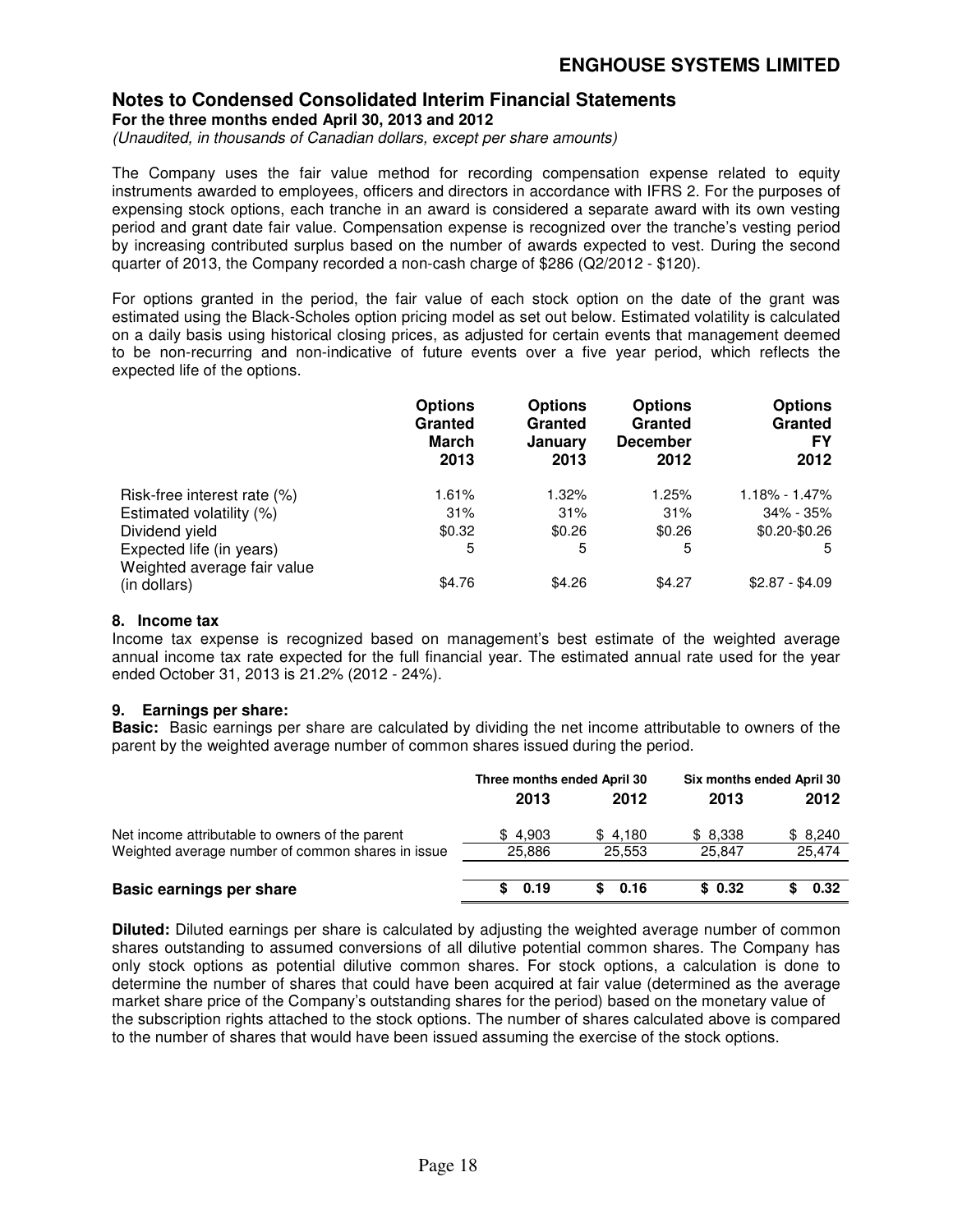**For the three months ended April 30, 2013 and 2012** 

*(Unaudited, in thousands of Canadian dollars, except per share amounts)* 

|                                                                            | Three months ended April 30 |            | Six months ended April 30 |             |  |
|----------------------------------------------------------------------------|-----------------------------|------------|---------------------------|-------------|--|
|                                                                            | 2013                        | 2012       | 2013                      | 2012        |  |
| Net income attributable to owners of the<br>parent                         | \$4,903                     | \$4,180    | \$8,338                   | 8,240<br>\$ |  |
| Weighted average number of common shares<br>issued                         | 25,886                      | 25,553     | 25,847                    | 25,474      |  |
| Adjustments for:<br>Stock options                                          | 598                         | 557        | 533                       | 490         |  |
| Weighted average number of common shares<br>for diluted earnings per share | 26.484                      | 26.110     | 26,380                    | 25,964      |  |
| Diluted earnings per share                                                 | \$<br>0.19                  | 0.16<br>\$ | 0.32<br>\$                | 0.32        |  |

Options to purchase common shares of 120,000 (2012 – 215,000) at an average price of \$19.07 (2012 – \$14.18) per share were outstanding during the year but were not included in the computation of diluted earnings per share because the options' exercise prices were greater than the average market price of common shares during the fiscal year.

#### **10. Acquisitions**

On June 1, 2012, the Company acquired 100% of the issued and outstanding shares of Zeacom Group Limited ("Zeacom") for a net cash purchase price of approximately \$31.0 million, with U.S. \$4.5 million of this being paid into escrow to be released to the vendors, subject to hold back and adjustment. Of this hold back amount, U.S. \$0.7 million was released to the Company in September 2012. Zeacom provides multi-channel contact center and business process automation solutions and is headquartered in Auckland, New Zealand, with offices in Australia, the U.K. and the U.S. Results have been reported in the Interactive Management Group since the date of acquisition.

On November 1, 2012 the Company acquired 100% of the issued and outstanding common shares of Visionutveckling AB ("Vision") and 100% of the issued and outstanding common shares of Albatross Scandinavia AB ("Albatross") on December 1, 2012 for an aggregate cash purchase price of approximately \$11.9 million. Of this amount, approximately \$1.9 million is subject to hold back and adjustment. Vision provides attendant and contact center software solutions with offerings both onpremise and in the cloud, with operations based in Sweden, Norway and Denmark. Results are included in the Interactive Management Group from the date of acquisition. Albatross, based in Sweden, provides a real-time intelligent network platform that delivers voice and SMS routing products to telecom operators, with results included in the Asset Management Division from the date of acquisition.

On March 1, 2013 the Company acquired 100% of the issued and outstanding common shares of Locus Holdings AS ("Locus") for a net cash purchase price of approximately \$12.7 million, subject to certain price adjustments. Of this amount, approximately \$2.7 million is subject to hold back and adjustment. Headquartered in Sandefjord, Norway, Locus is a leading supplier of fleet management solutions for the Public Safety and Transport & Logistics (including Security) sectors in the Scandinavian market. Locus has a dominant position in the Norwegian Public Safety sector. Its products are installed in police cars, ambulances, rescue helicopters and fire brigades. Locus's transportation, logistics and M2M products are also well established in these markets, which the Company plans to leverage in its North American Transportation operations. The results have been included in the Asset Management Division subsequent to acquisition.

The acquisitions have been recorded under the purchase method of accounting and results have been included in the unaudited condensed consolidated interim statements of operations from their respective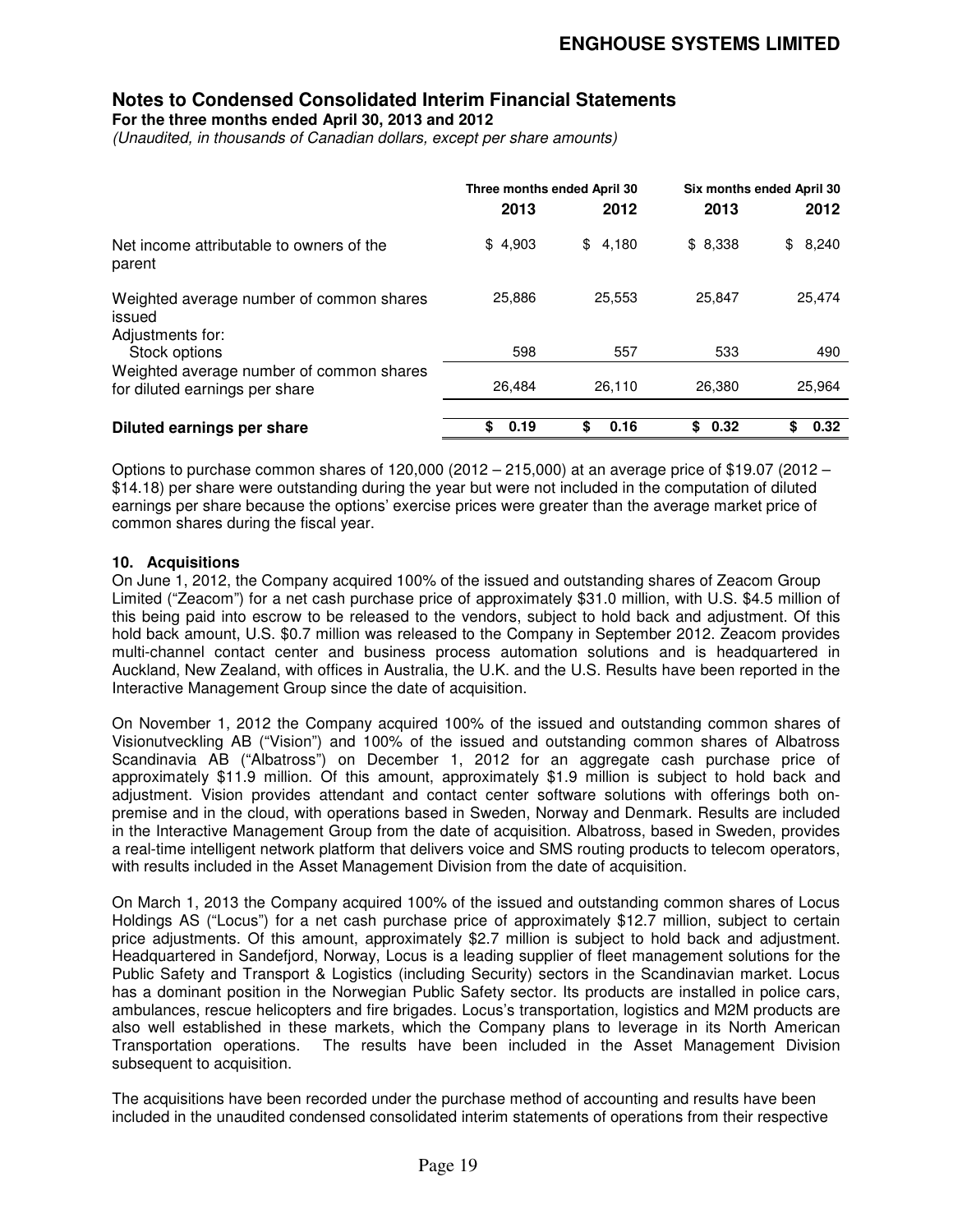**For the three months ended April 30, 2013 and 2012** 

*(Unaudited, in thousands of Canadian dollars, except per share amounts)* 

acquisition dates. Accordingly, the allocation of the purchase price to assets and liabilities is based on the fair value, with the excess of the purchase price over the fair value of the assets acquired being allocated to goodwill. Management has established the preliminary purchase price allocations taking into account all relevant information at the time of preparing these notes to condensed consolidated interim financial statements. The purchase price allocations above have not been finalized subject to receipt of additional information related to the settlement of the holdback obligations.

The Company's preliminary purchase price allocations are as follows:

|                                            |     | Locus<br>2013 |    | <b>Albatross</b><br>2013 | <b>Vision</b><br>2013 | Zeacom<br>2012 |
|--------------------------------------------|-----|---------------|----|--------------------------|-----------------------|----------------|
| Cash and cash equivalents                  | \$  | 3,421         | \$ |                          | \$<br>196             | \$<br>796      |
| Short-term investments                     |     |               |    |                          | 508                   |                |
| Accounts receivable, net                   |     | 3,626         |    | 485                      | 2,328                 | 6,493          |
| Income tax receivable                      |     |               |    |                          | 196                   |                |
| Prepaid expenses and other assets          |     | 596           |    | 148                      | 311                   | 970            |
| Property, plant and equipment              |     | 187           |    | 61                       | 89                    | 1,175          |
| Deferred income tax assets                 |     | 2,970         |    | 148                      | 148                   |                |
| Acquired software                          |     | 3,474         |    | 330                      | 3,545                 | 14,489         |
| Customer relationships                     |     | 5,840         |    | 790                      | 3,060                 | 6,002          |
| Goodwill                                   |     | 2,852         |    | 776                      | 5,803                 | 15,457         |
| Total assets acquired                      | \$. | 22,966        | \$ | 2,738                    | \$<br>16,184          | \$<br>45,382   |
| Less: Current liabilities assumed          | \$  | 7,734         | \$ | 1,342                    | \$<br>4,005           | \$<br>10,118   |
| Less: Deferred income tax liabilities      |     | 2,489         |    | 246                      | 1,428                 | 4,297          |
| Total liabilities assumed                  | \$. | 10,223        | \$ | 1,588                    | \$<br>5,433           | \$<br>14,415   |
| Net assets acquired for cash consideration | S   | 12,743        | S  | 1,150                    | \$<br>10,751          | \$<br>30,967   |

#### **11. Segmented information**

The Company has two operating segments, the Interactive Management Group and the Asset Management Group, based on the nature of the operations and markets that each of these segments serves. The accounting policies followed by these segments are the same as those described in the summary of significant accounting policies.

The Company's operating segments each develop and market software products and provide services for their respective markets. The Interactive Management Group, which includes the operations of Vision since its date of acquisition on November 1, 2012, provides communications software and services that are designed to enhance customer service, increase efficiency and improve person to person communications across the enterprise. The Group's customers include carriers, service providers, insurance companies, banks, government, utilities, high technology, health care and hospitality companies. The Asset Management Group provides a portfolio of products to telecom service providers as well as software solutions for the transportation industry, utilities and the oil and gas industry. These include telecom billing, data conversion, and geo-spatial software solutions for complex network infrastructures and fleet/logistics management solutions for the public and private sectors. The results of Albatross have been included in the Asset Management Group since acquisition on December 1, 2012, while the results of Locus have been included in the Asset Management Group since acquisition on March 1, 2013.

The Company evaluates segment performance based on revenue and profit or loss before income taxes.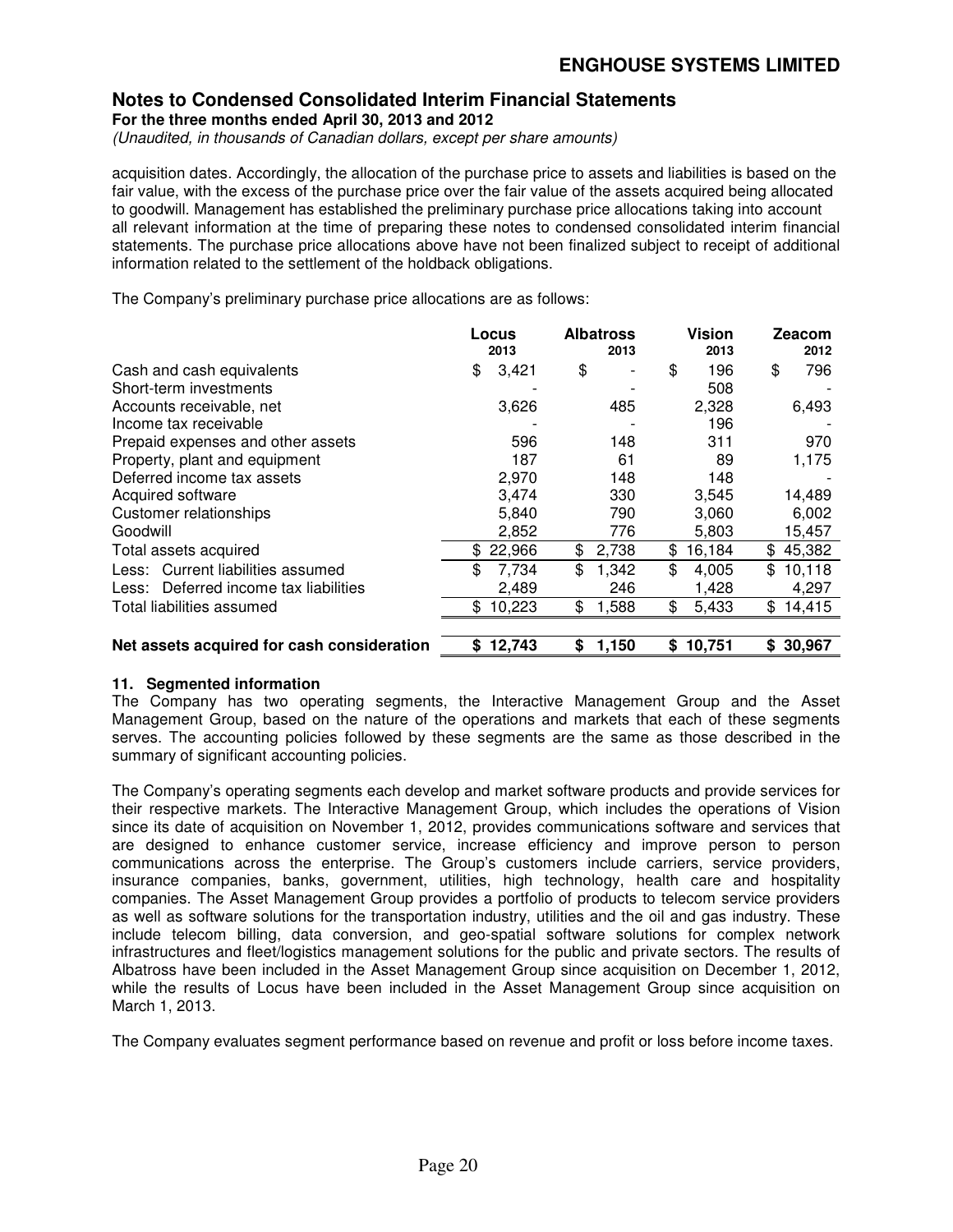**For the three months ended April 30, 2013 and 2012** 

*(Unaudited, in thousands of Canadian dollars, except per share amounts* 

|                                                                                                                                                                                                         | Interactive<br><b>Management</b><br>Group           | Asset<br><b>Management</b><br>Group               | Total                                                    |
|---------------------------------------------------------------------------------------------------------------------------------------------------------------------------------------------------------|-----------------------------------------------------|---------------------------------------------------|----------------------------------------------------------|
| Three months ended April 30, 2013                                                                                                                                                                       |                                                     |                                                   |                                                          |
| Revenue<br>Operating expenses excluding non-cash charges<br>Depreciation of property, plant and equipment<br>Amortization of acquired software and customer<br>relationships<br><b>Segmented profit</b> | \$36,268<br>(25,966)<br>(339)<br>(3,280)<br>\$6,683 | \$8,243<br>(7, 425)<br>(71)<br>(596)<br>\$<br>151 | \$44,511<br>(33, 391)<br>(410)<br>(3,876)<br>\$<br>6,834 |
| Corporate expenses<br>Finance income<br>Finance expenses<br>Other income<br>Income before income taxes                                                                                                  |                                                     |                                                   | (1,042)<br>94<br>(96)<br>448<br>6,238<br>S               |

|                                                                                                                                                                              | Interactive<br><b>Management</b><br>Group | <b>Asset</b><br><b>Management</b><br>Group | Total                                     |
|------------------------------------------------------------------------------------------------------------------------------------------------------------------------------|-------------------------------------------|--------------------------------------------|-------------------------------------------|
| Three months ended April 30, 2012                                                                                                                                            |                                           |                                            |                                           |
| Revenue<br>Operating expenses excluding non-cash charges<br>Depreciation of property, plant and equipment<br>Amortization of acquired software and customer<br>relationships | \$27,733<br>(19,600)<br>(212)<br>(2,153)  | \$3,723<br>(3,225)<br>(75)<br>(230)        | \$31,456<br>(22, 825)<br>(287)<br>(2,383) |
| <b>Segmented profit</b>                                                                                                                                                      | \$5,768                                   | \$193                                      | 5,961<br>\$                               |
| Corporate expenses<br>Finance income<br>Finance expense<br>Other income                                                                                                      |                                           |                                            | (782)<br>261<br>(70)<br>157               |
| Income before income taxes                                                                                                                                                   |                                           |                                            | 5,527<br>S.                               |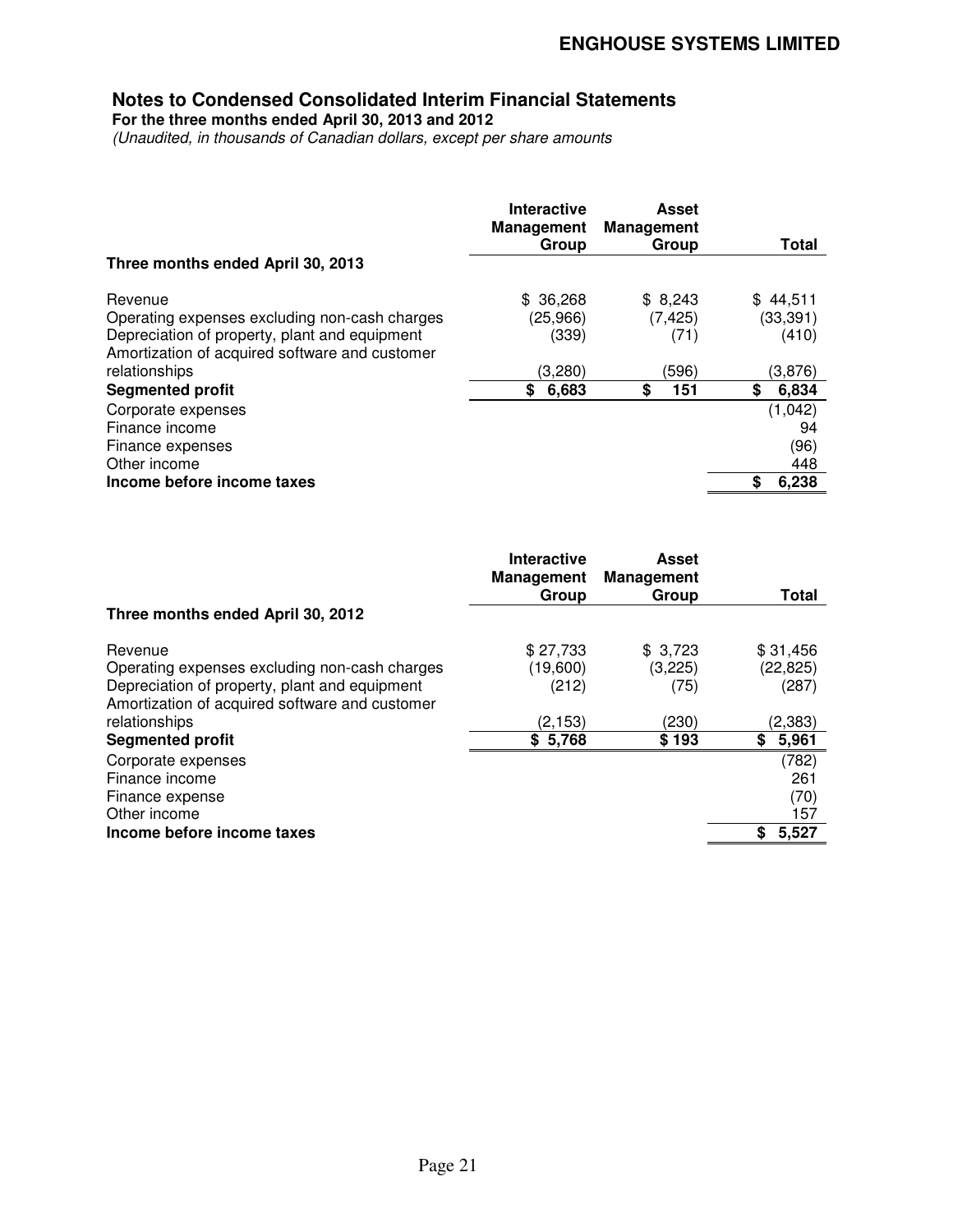**For the three months ended April 30, 2013 and 2012** 

*(Unaudited, in thousands of Canadian dollars, except per share amounts* 

|                                                                                                           | Interactive<br><b>Management</b><br>Group | <b>Asset</b><br><b>Management</b><br>Group | Total                                      |
|-----------------------------------------------------------------------------------------------------------|-------------------------------------------|--------------------------------------------|--------------------------------------------|
| Six months ended April 30, 2013                                                                           |                                           |                                            |                                            |
| Revenue<br>Operating expenses excluding non-cash charges<br>Depreciation of property, plant and equipment | \$72,979<br>(55,180)<br>(760)             | \$13,489<br>(11, 515)<br>(118)             | \$86,468<br>(66, 695)<br>(878)             |
| Amortization of acquired software and customer<br>relationships<br><b>Segmented profit</b>                | (6, 559)<br>\$<br>10,480                  | (901)<br>\$<br>955                         | (7, 460)<br>\$11,435                       |
| Corporate expenses<br>Finance income<br>Finance expenses<br>Other income                                  |                                           |                                            | (1,908)<br>427<br>(177)<br>809             |
| Income before income taxes                                                                                |                                           |                                            | \$10,586                                   |
| Goodwill<br>Other assets<br>Short-term investments<br><b>Total assets</b>                                 | \$59,738<br>119,027                       | \$14,775<br>47,169                         | \$74,513<br>166,196<br>20,881<br>\$261,590 |
| <b>Capital Expenditures</b>                                                                               | \$<br>720                                 | \$<br>251                                  | 971<br>\$                                  |

|                                                                                                                                                             | <b>Interactive</b><br><b>Management</b> | <b>Asset</b><br><b>Management</b> |                                            |
|-------------------------------------------------------------------------------------------------------------------------------------------------------------|-----------------------------------------|-----------------------------------|--------------------------------------------|
| Six months ended April 30, 2012                                                                                                                             | Group                                   | Group                             | Total                                      |
| Revenue<br>Operating expenses excluding non-cash charges<br>Depreciation of property, plant and equipment<br>Amortization of acquired software and customer | \$55,195<br>(39, 224)<br>(446)          | \$6,794<br>(5, 430)<br>(119)      | \$61,989<br>(44, 654)<br>(565)             |
| relationships                                                                                                                                               | (4, 478)                                | (343)                             | (4,821)                                    |
| <b>Segmented profit</b>                                                                                                                                     | \$11,047                                | \$<br>902                         | \$<br>11,949                               |
| Corporate expenses<br>Finance income<br>Finance expenses<br>Other income                                                                                    |                                         |                                   | (1,628)<br>504<br>(111)<br>155             |
| Income before income taxes                                                                                                                                  |                                         |                                   | \$10,869                                   |
| Goodwill<br>Other assets<br>Short-term investments<br><b>Total assets</b>                                                                                   | \$36,117<br>99,572                      | \$11,096<br>32,160                | \$47,213<br>131,732<br>44,016<br>\$222,961 |
| <b>Capital Expenditures</b>                                                                                                                                 | \$<br>821                               | \$<br>848                         | \$<br>1,669                                |